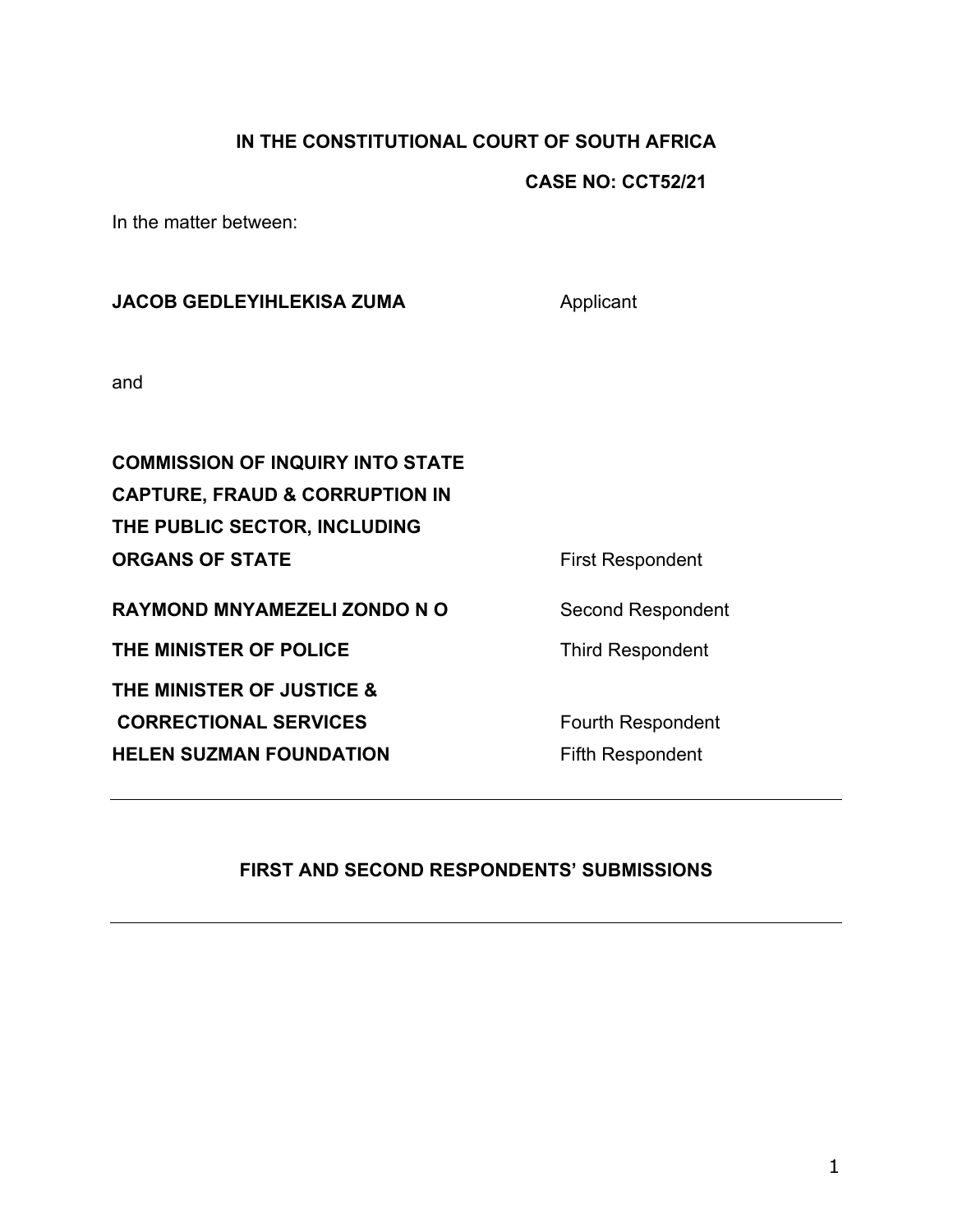# **TABLE OF CONTENTS**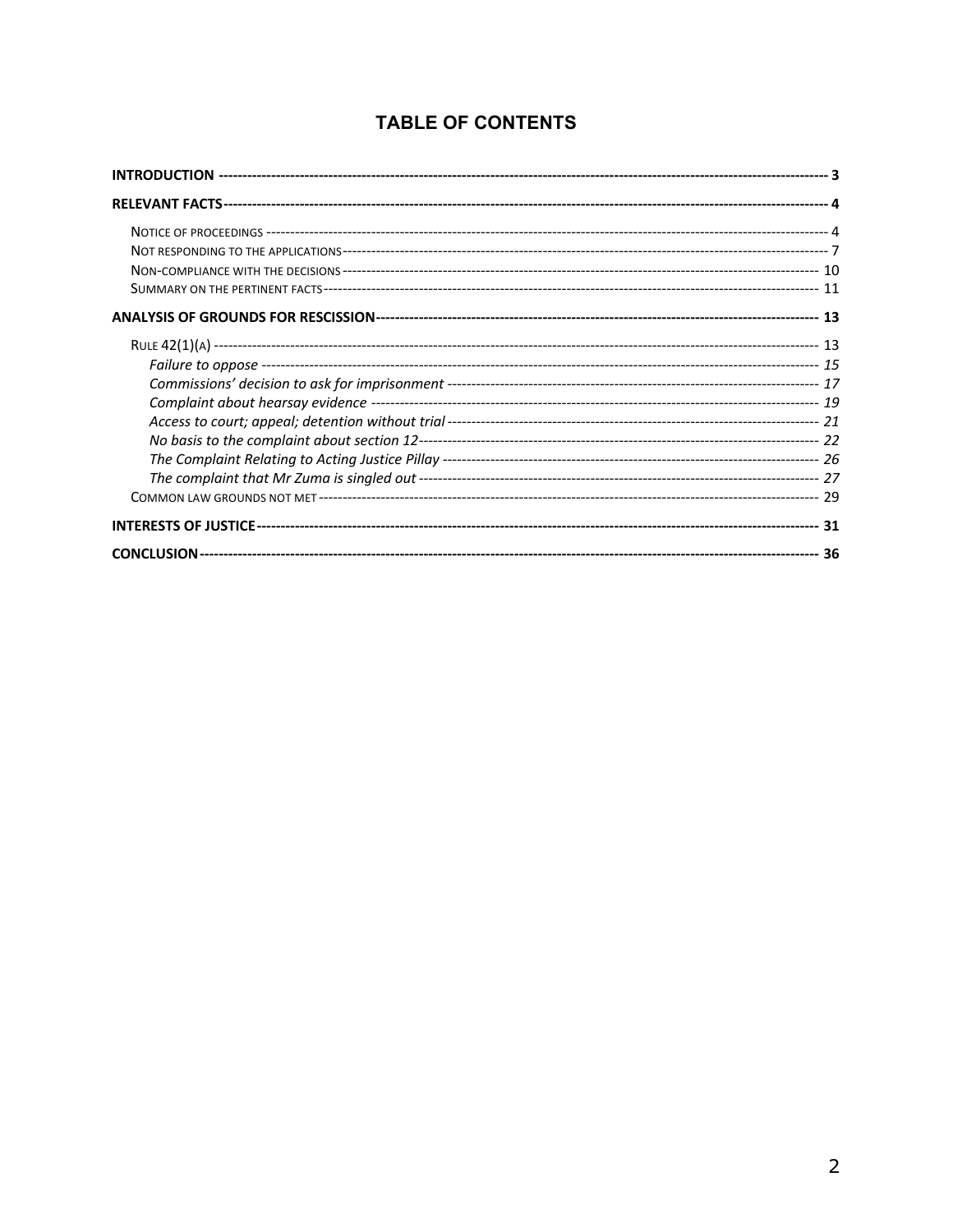#### **INTRODUCTION**

- 1. Mr Jacob Gedleyihlekisa Zuma ("Mr Zuma") was ordered by this Court to obey the summons of the Commission of Inquiry into State Capture, Fraud and Corruption in the Public Sector Including Organs of State ("the Commission"). He defied that order. He has now been convicted of contempt of court and sentenced to 15 months direct imprisonment, without suspension. He says that he will not appear before the Commission – he persists in the contempt. That means the public will be deprived of his evidence and explanations about his role in the serious allegations of state capture, fraud and corruption which took place under his watch as President of the country. But he does not want imprisonment either.<sup>1</sup> He has brought these rescission proceedings to set aside the conviction and the sentence. Although he seeks a rescission of the contempt of court finding, he makes out no case at all for rescinding this finding. The case for rescinding the sentence is poorly pleaded. Some facts in the founding affidavit are internally inconsistent, contradict the objective evidence or have been left out of both the replying papers and Heads of Argument.
- 2. The application bears no prospects of success. It borders on abuse of the rescission procedure. For these reasons, we ask the Court to dismiss it, with costs. First, it does not meet the threshold requirement for rescission either under Rule 42(1)(a) of the Uniform Rules of Court or the common law. Second, the applicant's new case pleaded in the replying affidavit, namely, that Rule 29 of this Court's

<sup>&</sup>lt;sup>1</sup> This he says, notwithstanding the Court's invitation to him on 9 April 2021, to provide an affidavit on what he thought might be an appropriate sanction, should he be found in contempt.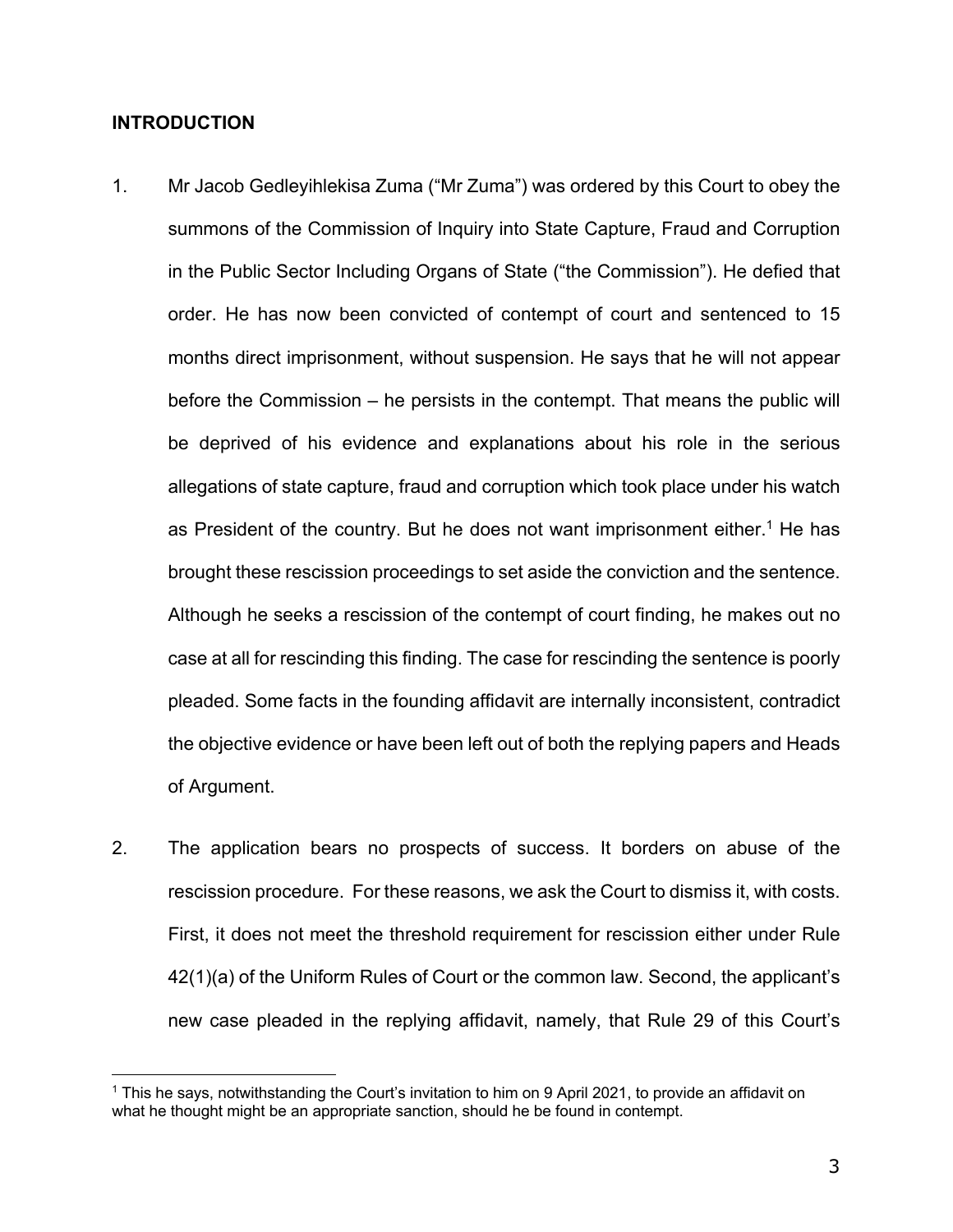Rules should be "developed" is not made out in the founding papers, and in any event is without merit. Third, the important rule of finality in proceedings, should not be lightly relaxed. There is no basis to relax the rule here.

3. We develop each of these arguments below. But we start with an analysis of the facts. Since the facts are exhaustively chronicled in this Court's judgments under Case Numbers CCT295/20 (28 January 2021) – *Zuma 1* – and CCT52/21 (29 June 2021) – *Zuma 2* – only the facts germane to this rescission application are recounted.

#### **RELEVANT FACTS**

## **Notice of proceedings**

- 4. Mr Zuma is the former president of the Republic of South Africa. Allegations of abuse of office, maladministration and potential criminal conduct on his part surfaced and were investigated by the then Public Protector, Adv Thuli Madonsela in 2016. She did not make definitive findings and recommended the establishment of a judicial commission of enquiry. Since Mr Zuma was an implicated party – accusations against him included using public office for personal benefit, his family and advancing the interests of his friends, the Gupta family – Adv Madonsela prescribed in her remedial action that the Chief Justice should select the judge to chair the enquiry.
- 5. The Second Respondent, Deputy Chief Justice RMM Zondo, came to be appointed. He was selected by Chief Justice Mogoeng Mogoeng. Mr Zuma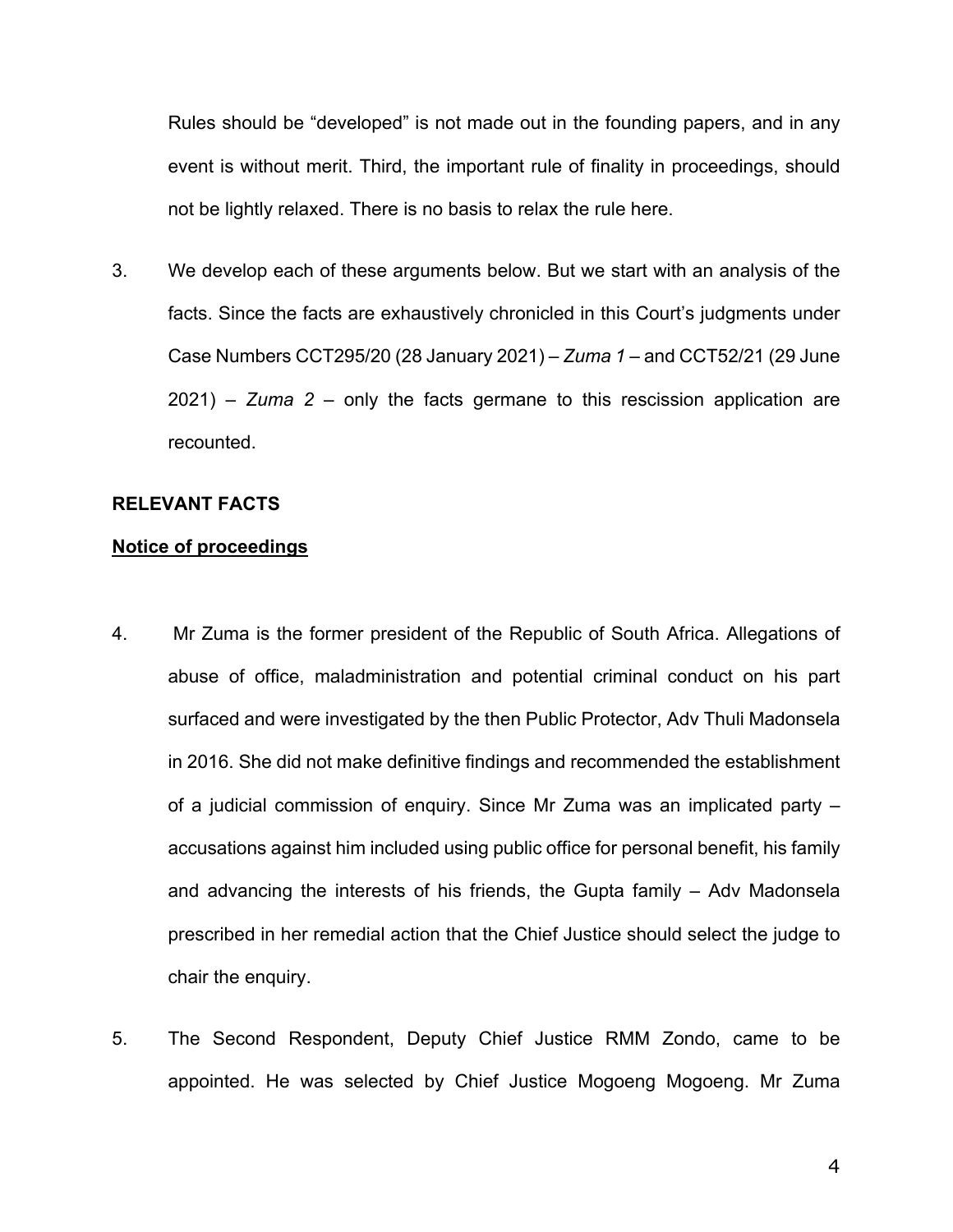appointed him, in turn. The terms of reference contained specific references to Mr Zuma as the matter of the investigation by the Commission. This Court set out this history in *Zuma 1* and concluded:

*"[31] Among the allegations which the Public Protector ordered be investigated by a commission were matters which implicated the respondent in his capacity as President of the Republic. These included offers of appointment to Cabinet made to certain individuals by the Gupta family and whether the President and members of his Cabinet were involved in the facilitation of the awarding of tenders unlawfully by state-owned entities. Commendably the respondent, having established the Commission, drew up terms of reference which covered the allegations flagged by the Public Protector, despite the fact that he was implicated as one of the culprits. Effectively the respondent, by so doing, made himself the subject of the Commission's investigation*."

6. Because of his refusal to co-operate with the Commission – refusing to submit affidavits after being requested in terms of the Commission's Regulations; failing to submit statements in terms of the Commission's Rules – the Commission issued a summons against Mr Zuma in terms of the Commission Act 8 of 1947. He defied the summons. This defiance was the subject matter of *Zuma 1*. The application papers in that matter were delivered on Mr Zuma personally and to his then attorney of record, Mr Eric Mabuza, on 3 December 2020.<sup>2</sup>

<sup>2</sup> Record AA PIM1 at page 429.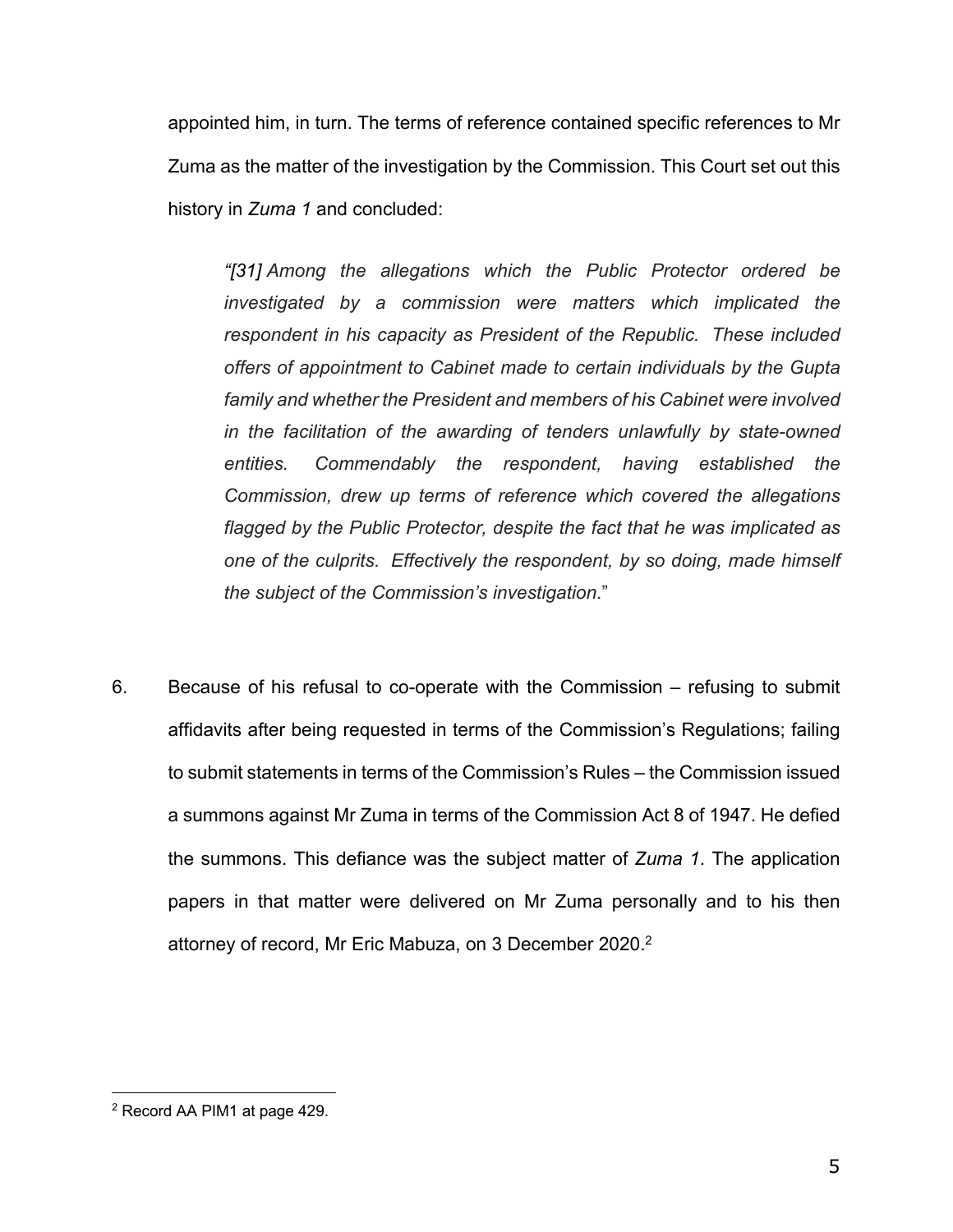- 7. Directions were issued on 11 December 2020, setting the matter down for argument on 29 December 2020, which were also served on Mr Zuma and his attorney.3 Mr Zuma's stance was communicated through Mr Mabuza, in terms of a letter dated 14 December 2020, in which he stated that Mr Zuma "will not be participating in these proceedings at all."4
- 8. Judgment in *Zuma 1* was delivered on 28 January 2021, and was also brought to the attention of Mr Zuma and his attorneys. It directed Mr Zuma to comply with the Summons of the Commission, including any Directions issued by the Chairperson of the Commission.
- 9. Despite having earlier requested that the Commission should await the outcome of *Zuma 1*, Mr Mabuza, on behalf of Zuma sent a letter on behalf of Mr Zuma in which he stated that he would not appear at the Commission.<sup>5</sup>
- 10. Contempt proceedings were instituted before this Court on 22 February 2021. The Notice of Motion and the founding papers were served on Mr Zuma and his attorneys. 6
- 11. Mr Zuma did not file answering papers.
- 12. The application was argued on 25 March 2021, after which judgment was reserved.

<sup>3</sup> Record AA PIM3, at page 438.

<sup>4</sup> Record AA PIM2, at page 437.

 $5$  Record AA PIM6, at page 449.

<sup>6</sup> Record AA PIM7, at page 452.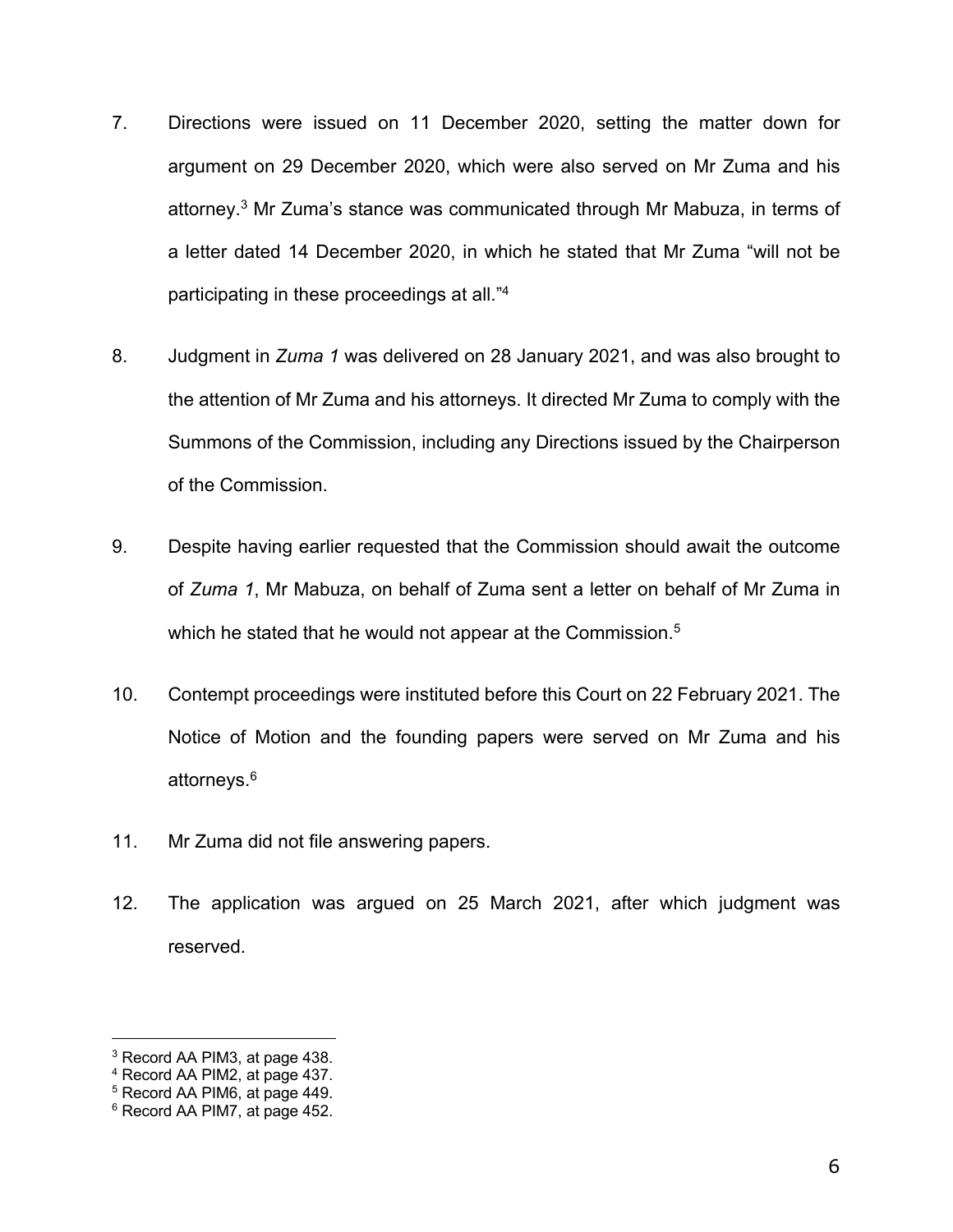- 13. On 14 April 2021, this Court issued further directions specifically directed at Mr Zuma. He was invited to submit an affidavit of maximum 15 pages to set out any mitigation circumstances which this Court may take into account.
- 14. He refused. Under the guidance of his attorney, Mr Mabuza, Mr Zuma submitted a 21-page denunciation of the Constitutional Court, the judiciary and the Commission.7
- 15. Judgment in *Zuma 2* was delivered on 29 June 2021.

# **Not responding to the applications**

- 16. It is common cause that Mr Zuma did not file papers in response to both *Zuma 1* and *Zuma 2*.
- 17. His failure was deliberate. The explanation is contained at paragraph 36 of the founding affidavit in this application, where he states:

*"My reasons for not engaging with the applications of the Commission to the Constitutional Court was based in large part on the lack of finances to engage lawyers to focus – on the urgency basis and in terms demanded by the Commission and accepted by the Constitutional Court. I must also say that I put my trust in the clearly mistaken view that I could not be forced to appear* 

<sup>7</sup> Record AA PIM8, at page 459.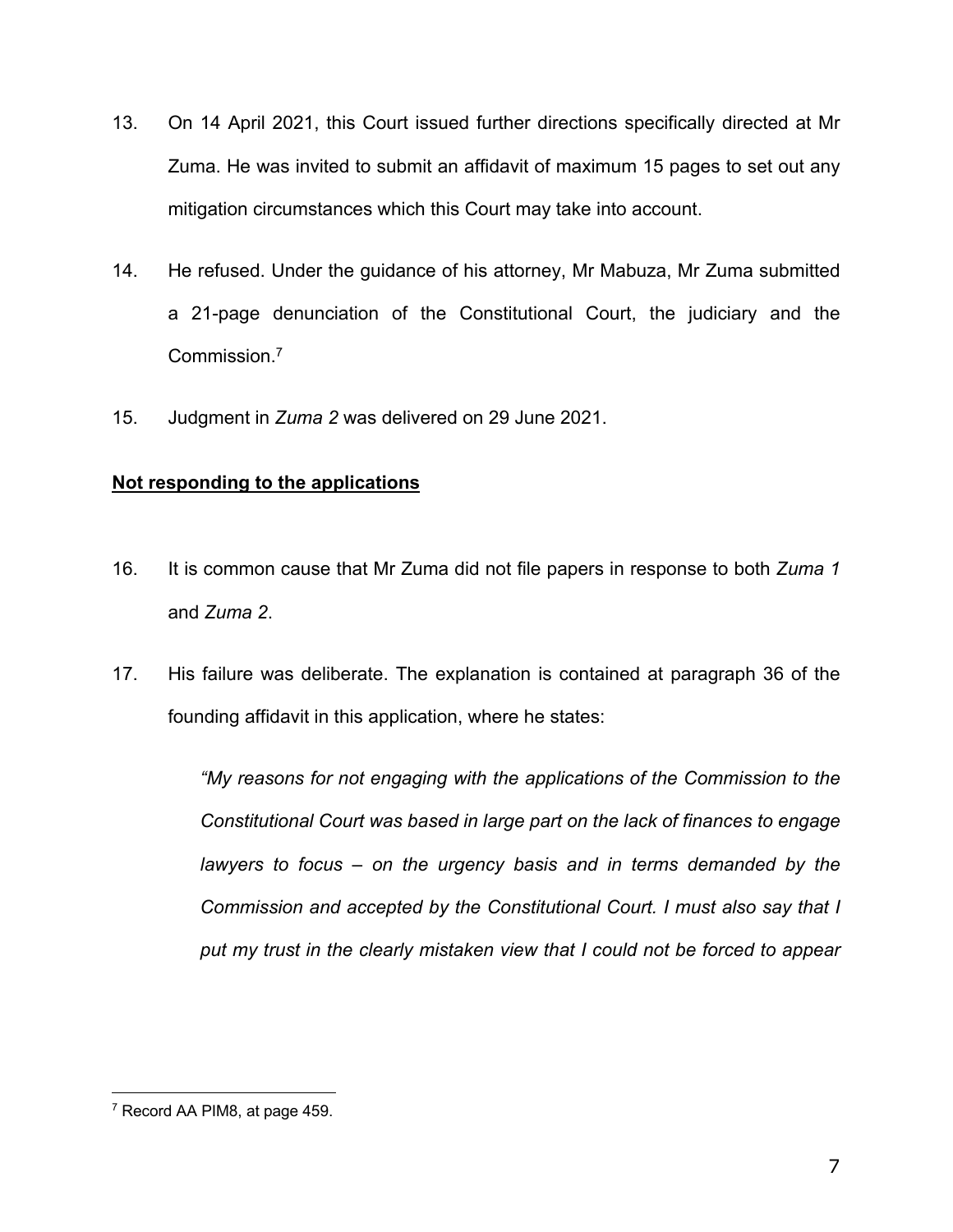*before Judge whose recusal was the subject matter of an ongoing court process. I was clearly wrong in this belief, which I held in good faith*." 8

18. At paragraph 40 Mr Zuma gives a further reason for not responding to the applications:

> "*The second reason was that I was advised that I had the option not to participate in the proceedings and to trust the Court to engage with the Commission's application on its own merits. This was because I was advised that the test for urgency was high, and, in all probability, the Court would reject the application for lack of urgency given the inexplicable delays on the part of the Commission. Over and above the urgency issue, I was told that the established test for direct access to the Constitutional Court was also too high to be met on the facts of that particular application. Given my decision to reduce the financial resources deployed for such unplanned cases, I elected not to participate in the urgent proceedings, trusting entirely in the usually rigorous process of the Court and its ability to separate the wheat from the chaff.*"9

- 19. There are four fundamental problems with these explanations.
- 20. First, if these explanations are taken at face value, they all relate to *Zuma 1*. They do not relate to *Zuma 2*. By the time *Zuma 2* was heard, it was clear that this Court was engaged with the application on an urgent basis. It was also known that direct

<sup>&</sup>lt;sup>8</sup> Record, p17, para 36.

<sup>9</sup> Record, p 18, FA para 40.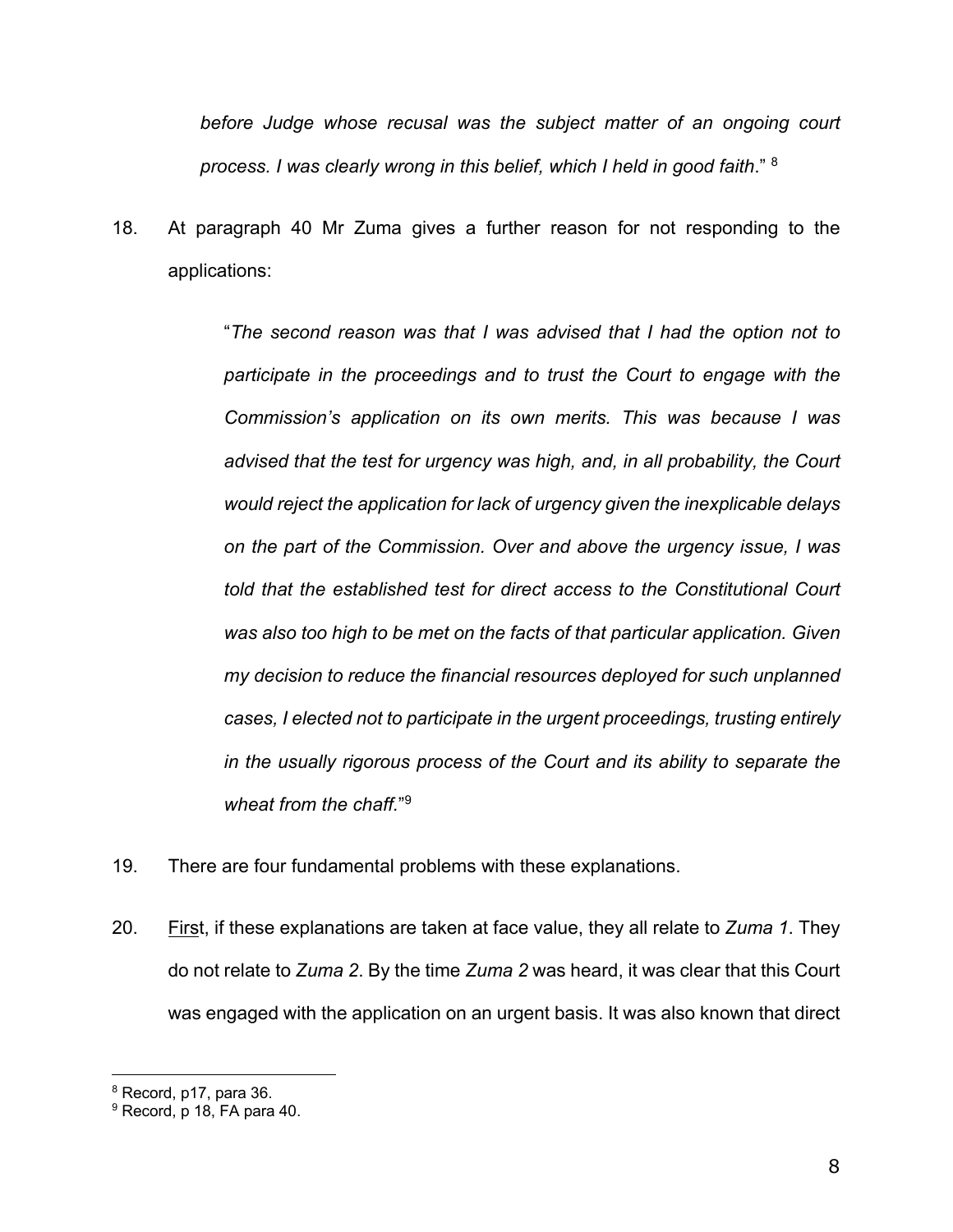access had been granted for *Zuma 1*. Mr Zuma's suggestion that he believed that the Court "*would most likely discharge its duty to scrutinize and reject the application on the grounds of urgency and direct access*" <sup>10</sup> is unfortunately a thinly guised attack on the Court.

- 21. Second, the problem, however, is that these explanations are contradicted by other statements made by Mr Zuma. In his statement of 1 February 2021 Mr Zuma raged against the Court, accusing it of "politicizing" the law. He also asserted that he had decided to be "defiant" in the face of injustice.<sup>11</sup> Mr Zuma's statement also made it clear that he would not cooperate with the Commission because of a "personal animosity" between him at the Chairperson of the Commission.
- 22. Third, these explanations demonstrate beyond any doubt that Mr Zuma acted intentionally, when he did not oppose the applications. He was not caught by surprise but acted knowingly and conscious of the consequences of his actions. He had reconciled himself with the likelihood of imprisonment for defiance.
- 23. Fourth, the explanations about lack of funds to appoint lawyers do not make sense. Mr Zuma was represented by Senior Counsel throughout the process, until the judgment of *Zuma 2*. At this point Mr Zuma is still represented by Senior Counsel. Another difficulty is that Mr Zuma actually gives no details as to when exactly he ran out of funds, what steps he took to ensure that he secures the funds and how he is able now to continue employing two Senior Counsel.

<sup>10</sup> Record, p19, FA para 41.

<sup>11</sup> Record, AA Annexure PIM13, p524.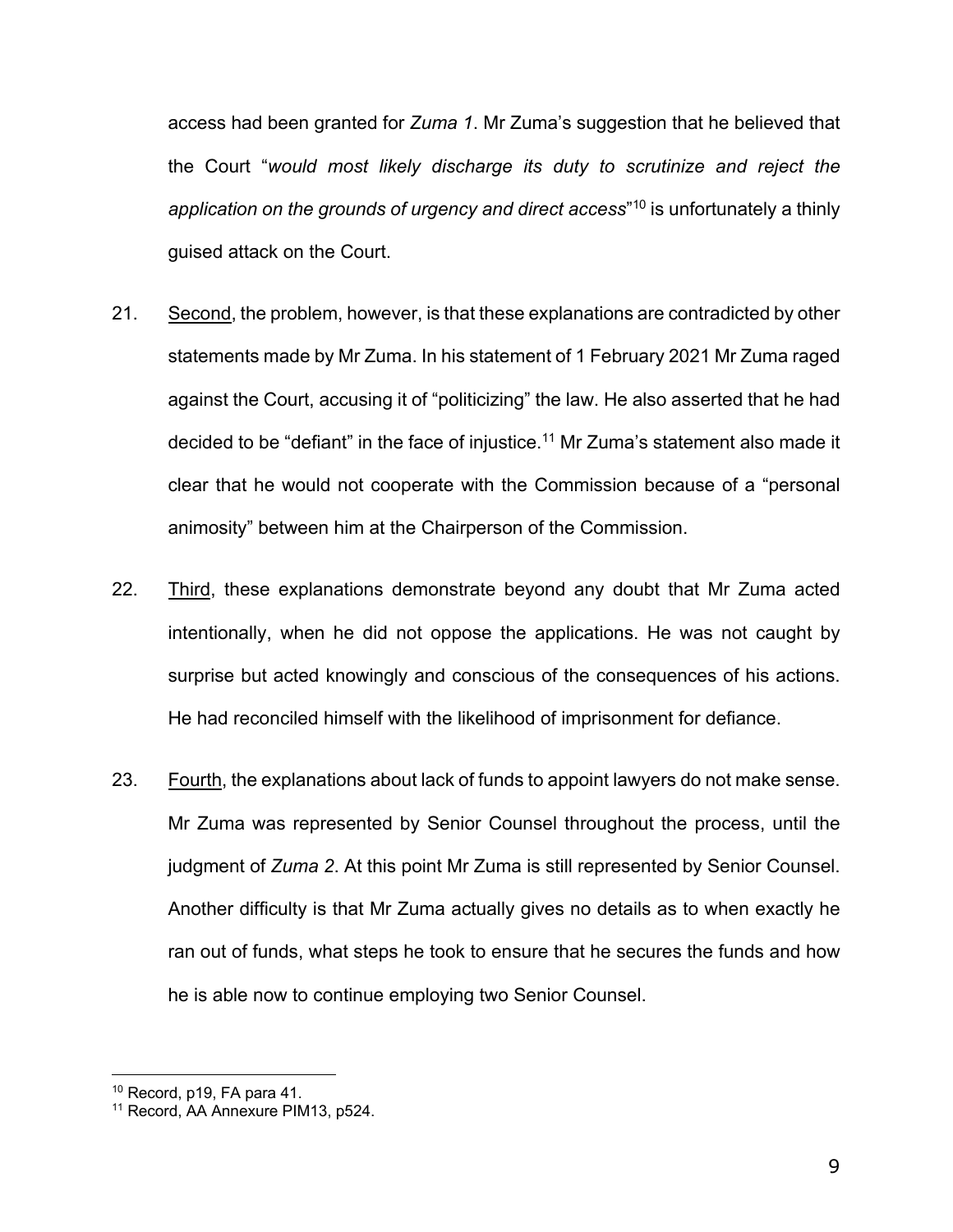#### **Non-compliance with the decisions**

- 24. It is common cause that Mr Zuma did not comply with the judgment in *Zuma 1*. He also admits this. And it is clear from his admission that his was a deliberate, calculated defiance.
- 25. His "explanation" for the defiance appears at paragraph 54, where he states:

"*My response was difficult and robust and even though I said things that regrettably and seemingly appear insulting, I am entitled to express strong views against an oppressive system. So I did not comply with the orders of the Constitutional Court because I believed that they were unlawful. To issue an order that I should appear before a biased Commission of Inquiry and to obey its instructions was fundamentally flawed because of two reasons that I set out in my review application*."12

26. Plainly then, Mr Zuma intentionally disobeyed the Court order in *Zuma 1*. He did not do so out of any misapprehension of the law or his rights. He did so because he thinks that the Court is wrong. Mr Zuma does not expressly say that his decision to disobey this Court was in tandem with legal advice received. But it is significant that he was represented by Senior Counsel then, as he is in these proceedings. Whether he acted in line with legal advice or not, Mr Zuma took the law unto his hands. This is the stance he persists with before this Court, i.e. complying only

 $12$  Record, p 25, para 54.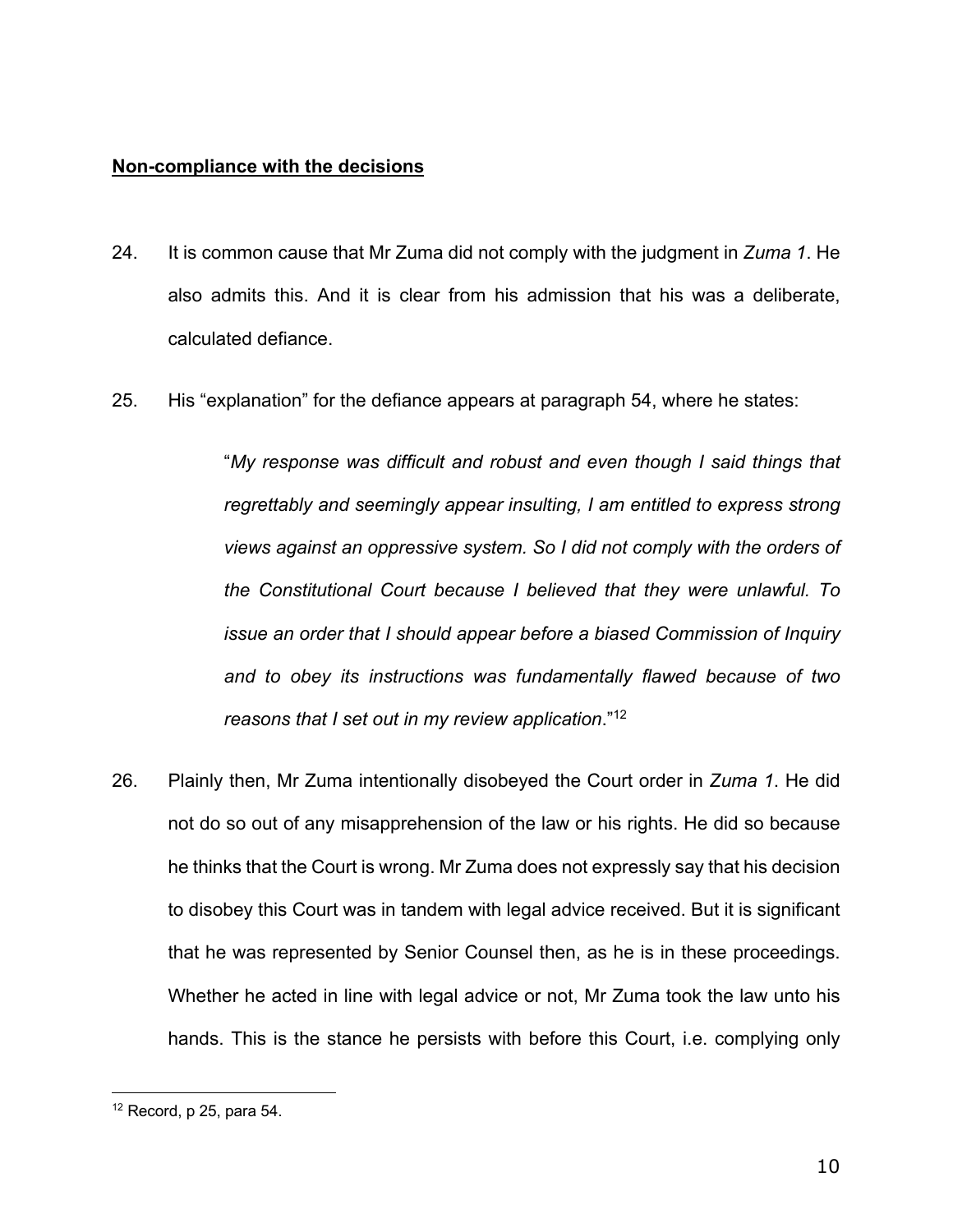with orders he believes to be lawful and disobeying others, as he deems fit. It is astonishing that this has been pleaded on oath.

## **Summary on the pertinent facts**

- 27. From the above, it is clear that Mr Zuma:
	- 27.1 had notice of proceedings;
	- 27.2 knew the remedy sought by the Commission, including incarceration;
	- 27.3 reconciled himself with an arrest;
	- 27.4 rejected the directions of the Chief Justice; and
	- 27.5 was represented by Senior Counsel at all times.
- 28. We shall now deal with each of the grounds for rescission argued by Mr Zuma. It is necessary to make the point up-front. This case takes place against a defined legal dispute. The parties must be held to the pleadings. The case of *Holomisa v Holomisa & another13* confirmed the rule that *"holding parties to pleadings is not pedantry.*" 14 Rather the rule is *"an integral part of the principle of legal certainty, which is an element of the rule of law, one of the values on which our Constitution is founded.*" The reason for the rule, at least in constitutional litigation, is that *"every*

<sup>13</sup> *Holomisa v Holomisa & another* 2019 (2) BCLR 247 (CC)

<sup>14</sup> *Holomisa* at para 30.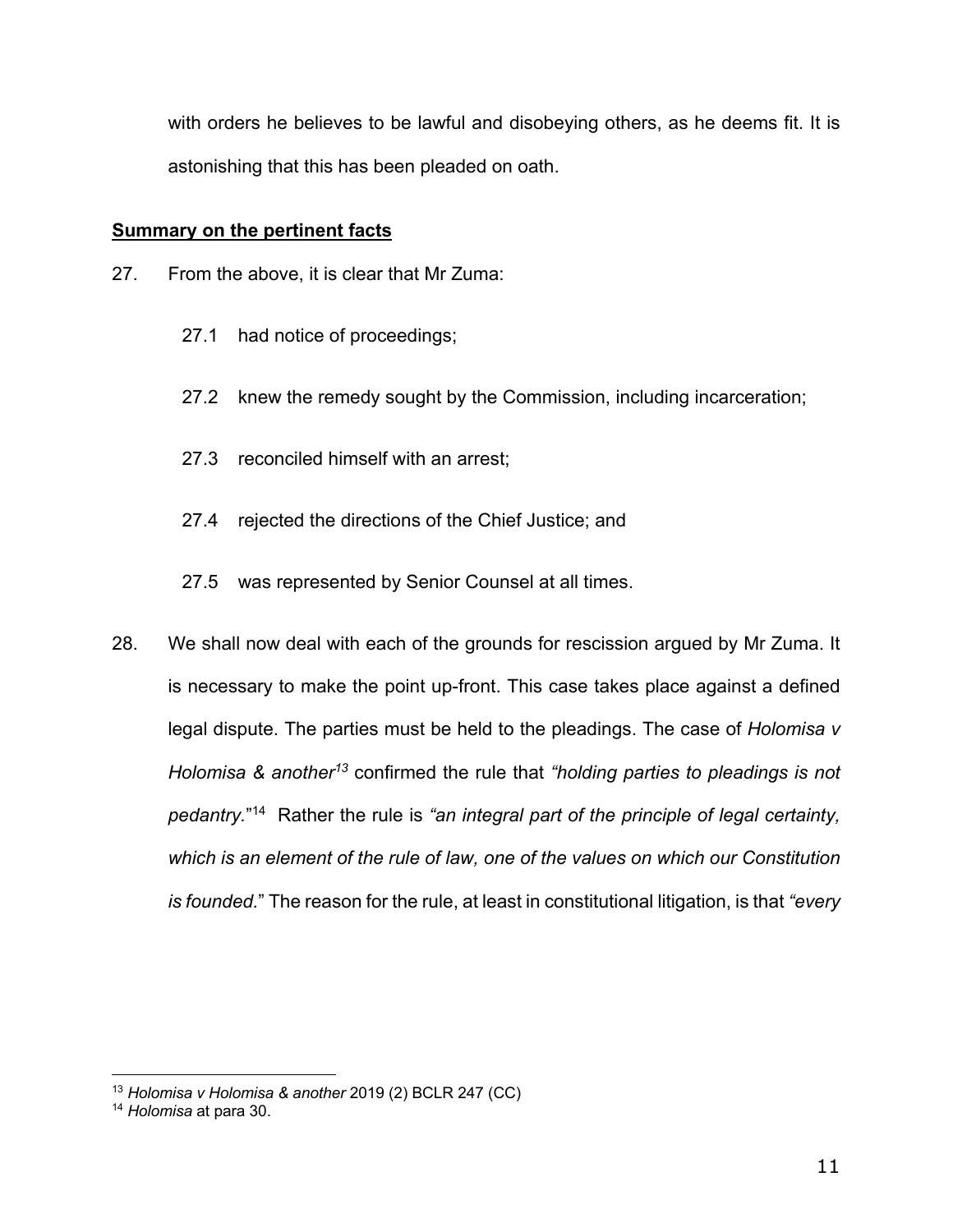*other party likely to be affected by the relief sought must know precisely the case it is expected to meet.*" 15

29. Mr Zuma is entitled only to argue the points which are foreshadowed in the founding affidavit. He is not entitled to change his case in the reply. The case of *Swissborough Diamond Mines (Pty) Ltd and Others v Government of the Republic of South Africa and Others*<sup>16</sup> has held:

> "*An applicant must accordingly raise the issues upon which it would seek to rely in the founding affidavit. It must do so by defining the relevant issues and by setting out the evidence upon which it relies to discharge the onus of proof resting on it in respect thereof*."

- 30. Thus, it is not only necessary to plead one's case in the founding affidavit, the evidence in support thereof must also be pleaded. Vague, unsubstantiated, generic allegations do not constitute proper pleadings which can be properly answered. As the answering affidavit points out, the applicant's case is shoddily pleaded, comprises distortions of the evidence and makes sweeping statements that contradict with claims previously made by the applicant.
- 31. This Court has endorsed the same rule of pleading:

*"It is, in any event, imperative that a litigant should make out its case in its founding affidavit, and certainly not belatedly in argument. The exception,* 

<sup>&</sup>lt;sup>15</sup> See also *South African Transport & Allied Workers Union and others v Garvas 2013 (1) SA 83 (CC) at* para 114.

<sup>16</sup> *Swissborough Diamond Mines (Pty) Ltd and Others v Government of the Republic of South Africa and Others* 1999 (2) SA 279 (T) at 323H to 324C.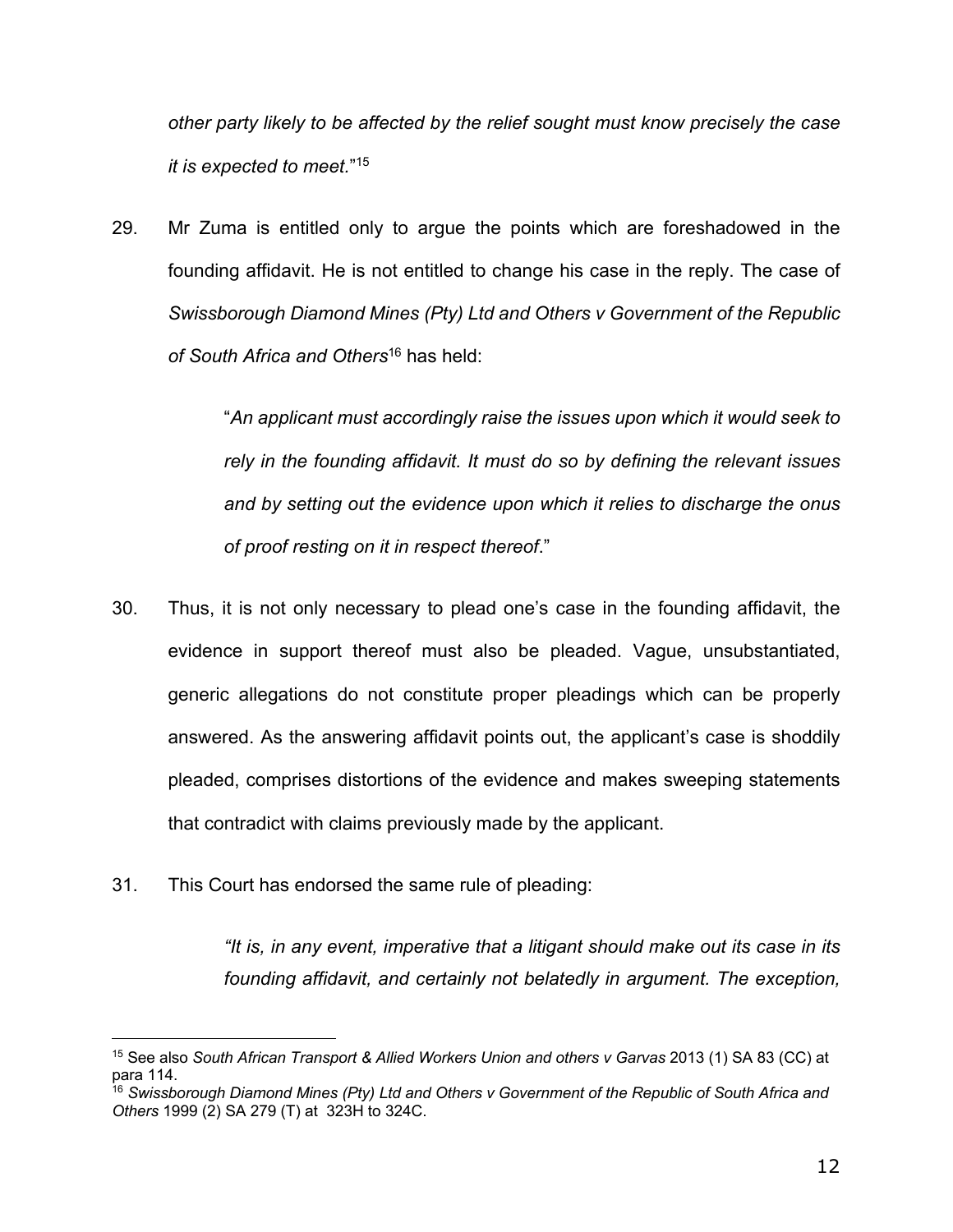*of course, is that a point that has not been raised in the affidavits may only be argued or determined by a court if it is legal in nature, foreshadowed in the pleaded case and does not cause prejudice to the other party*."17

32. We turn to the analysis of the grounds for rescission, as pleaded in the founding papers.

## **ANALYSIS OF GROUNDS FOR RESCISSION**

## **Rule 42(1)(a)**

- 33. The pleaded basis for the application is Rule 42(1)(a) of the Uniform Rules of Court.18
- 34. Rule 42(1)(a) provides that a judgment "*may*" be rescinded on the basis that the judgment was erroneously sought or "*erroneously granted in the absence of any party affected thereby*".

# 35. In *Daniel v President of the Republic of South Africa and Another*<sup>19</sup> this Court held:

"*The applicant is required to show that, but for the error he relies on, this Court could not have granted the impugned order. In other words, the error must be something this Court was not aware of at the time the order was* 

<sup>17</sup> *My Vote Counts NPC v Speaker of the NA* 2016 (1) SA 132 (CC) at para 177.

<sup>18</sup> Record, p26, para 58.

<sup>&</sup>lt;sup>19</sup> Daniel v President of the Republic of South Africa and Another 2013 (11) BCLR 1241 (CC).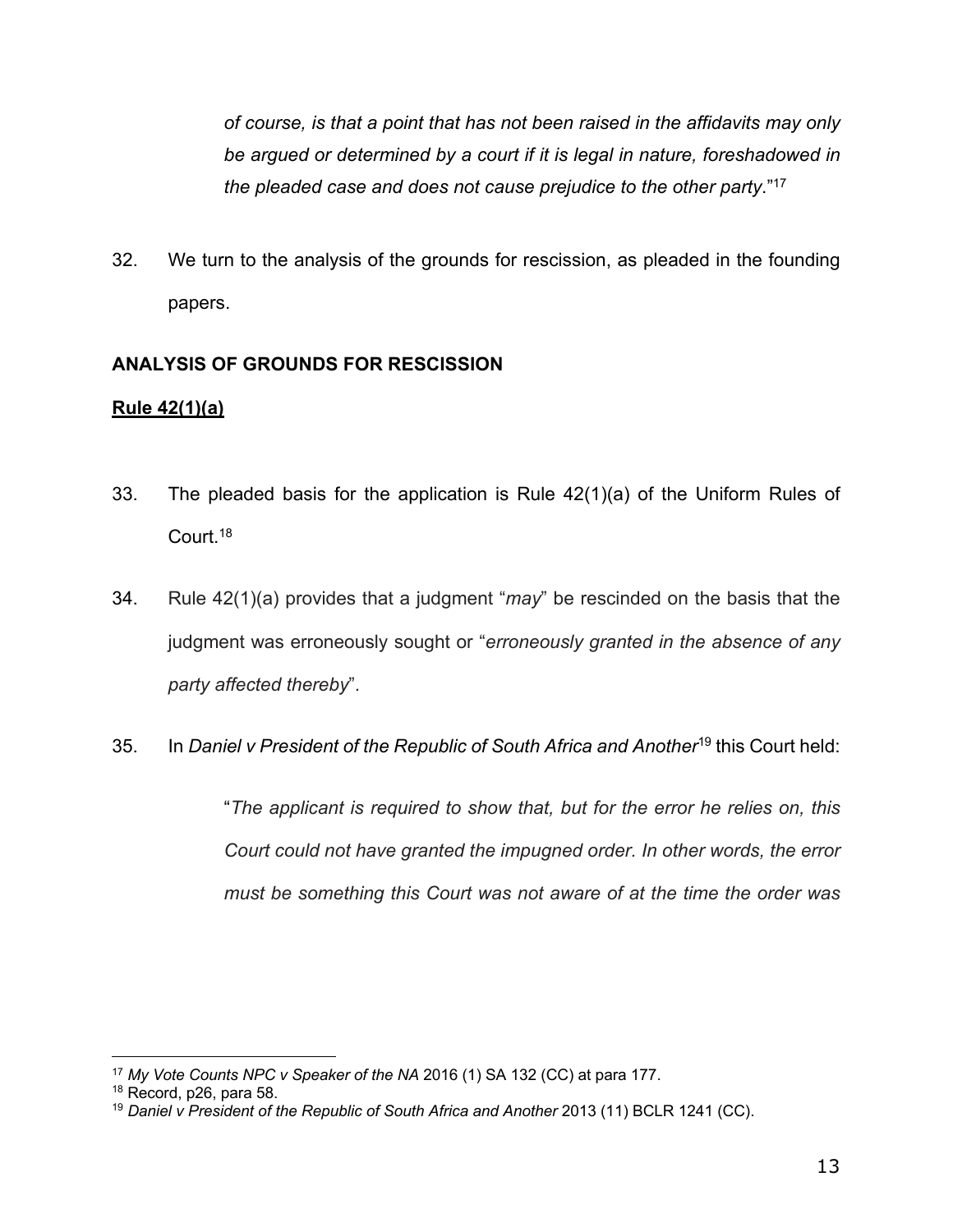*made and which would have precluded the granting of the order in question, had the Court been aware of it*." 20

36. The same conclusion appears from a judgment of the Supreme Court of Appeal:

*"[10] Generally a judgment is erroneously granted if there existed at the time of its issue a fact of which the court was unaware, which would have precluded the granting of the judgment and which would have induced the court, if aware of it, not to grant the judgment*."21

- 37. Two elements must be met. First, there must be a factual error in the judgment, of which the Court was unaware at the time of the judgment or order. Second, that error must be such that had it been known at the time, it would have precluded the court from granting the judgment.
- 38. The mere existence of a defence whether good or bad is not an error in the judgement. A court which grants an order in the absence of a defendant does not do so on the basis that they have no defence. It does so because the plaintiff is entitled to judgment on the basis that notice was given to the defendant and the matter was not defended:

*"[27] Similarly, in a case where a plaintiff is procedurally entitled to judgment in the absence of the defendant the judgment if granted cannot be said to have been granted erroneously in the light of a subsequently disclosed defence. A court which grants a judgment by default like the judgments we are presently concerned with, does not grant the judgment on the basis that the defendant does not have a defence: it grants the judgment on the basis that the defendant has been notified of the plaintiff's claim as required by* 

<sup>20</sup> *Daniel* at para 6.

<sup>21</sup> *Van Heerden v Bronkhorst* (Case no 846/19) [2020] ZASCA 147 (13 November 2020).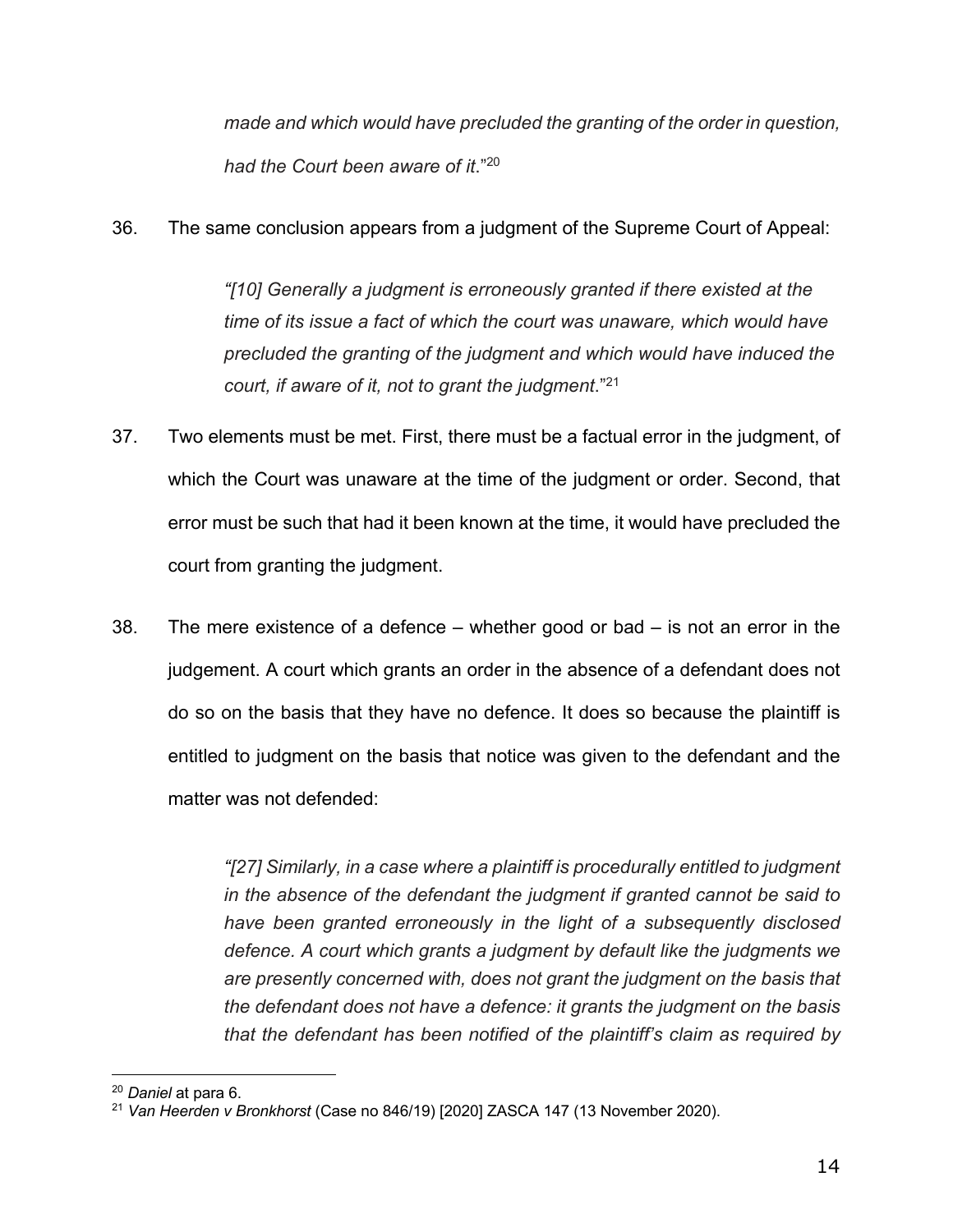*the rules, that the defendant, not having given notice of an intention to defend, is not defending the matter and that the plaintiff is in terms of the rules entitled to the order sought. The existence or non-existence of a defence on the merits is an irrelevant consideration and, if subsequently disclosed, cannot transform a validly obtained judgment into an erroneous judgment*."22 [Underlining added].

39. It is necessary to consider each of the grounds pleaded by Mr Zuma to determine whether or not they can show a fact of which the Court was erroneously unaware which would have precluded the granting of the judgment. Further, whether Mr Zuma is blameless for not bringing forth any fact which he claims should have been considered.

#### Failure to oppose

- 40. A primary factor which cuts through the entire pleaded case of Mr Zuma is that he intentionally did not oppose. He was aware of the entire case against him, and its consequences. He knew that imprisonment was the sentence requested by the Commission. A party who deliberately chooses not to oppose cannot complain of a judgment granted erroneously in their absence.
- 41. Mr Zuma was never absent, he was always present. His lawyers were also there. They communicated his decision not to oppose, his reasons for doing so, and his willingness to submit himself to a prison term. He acquiesced to the judgment,

<sup>22</sup> *Lodhi 2 Properties Investments CC v Bondev Developments (Pty) Ltd* 2007 (6) SA 87 (SCA).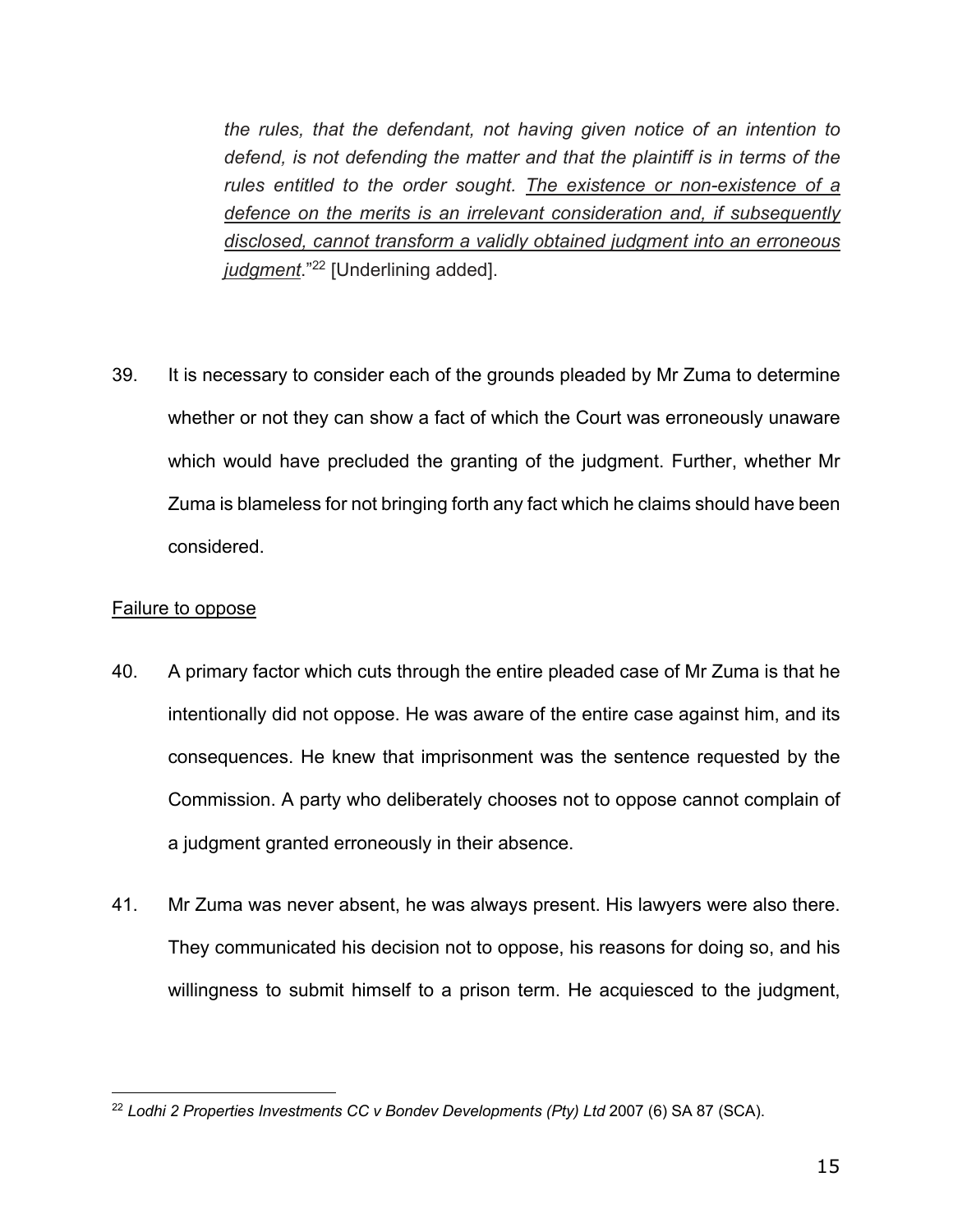including the term of imprisonment. In *Standard Bank v Estate Van Rhyn*<sup>23</sup> the doctrine was explained as follows:

"*It comes to this, that if an unsuccessful litigant by unequivocal conduct, inconsistent with an intention to appeal, shows that he acquiesces in the judgment, then he cannot continue to prosecute his appeal. The principle was stated in Daner's case, as follows*:

"*If the conduct of an unsuccessful litigant is such as to point indubitably and necessarily to the conclusion that he does not intend to attack the judgment, then he is held to have acquiesced in it. But the conduct relied upon must be unequivocal and must be inconsistent with any intention to appeal. And the onus of establishing that position is upon the party alleging it. In doubtful cases acquiescence, like waiver, must be held non-proven'. This is the doctrine. If a man has clearly and unconditionally acquiesced in and decided to abide by the judgment he cannot thereafter challenge it.""* [Underlining added].

42. This is such a case. Mr Zuma unequivocally recorded his intention to accept any sentence. The statement of 25 March 2021 issued by him is categorical: *"I am entitled not to file opposing papers and it is unfair to suggest that I must be punished for this election."24* His conduct was inconsistent with an intention to challenge the judgment. The statement of 14 April 2021 says that he *"thought long and hard"* about making representations on the sentence. Yet, he still came to the

<sup>23</sup> *Standard Bank v Estate Van Rhyn* 1925 AD 266 at 268.

<sup>24</sup> Record, PIM13, p524 at p544.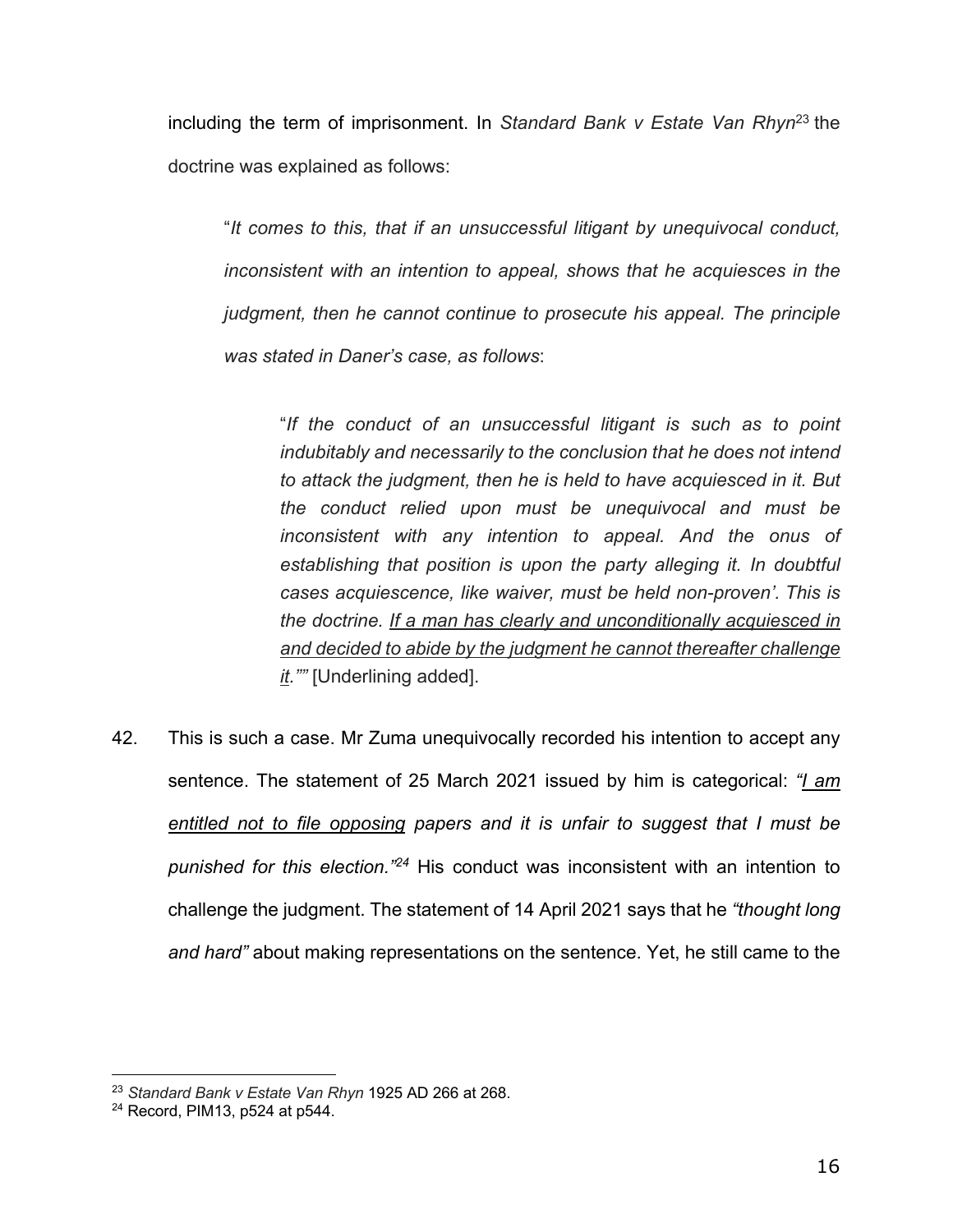conclusion: "*I had decided not to participate in the proceedings of the Court. I did not ask for this right to hearing*".

43. To be sure, Mr Zuma was perfectly happy with his imprisonment:

"*I am ready to become a prisoner of the Constitutional Court and since I cannot appeal or review what I see as a gross irregularity, my imprisonment would become the soil on which future struggles for a judiciary that sees itself as a servant of the Constitution and the people rather than an instrument for advancing dominant political narratives*."25

44. Unmistakably, Mr Zuma acquiesced in the judgment and his sentence. He was not an "absent" party, unaware of the litigation. He decided not to brief counsel to appear – not for lack of funds – because he was objecting on "conscientious" grounds to the proceedings before the Constitutional Court.

# Commissions' decision to ask for imprisonment

- 45. Mr Zuma asserts that it was an error for the Commission to seek an order of his direct incarceration, rather than an order first seeking compliance.<sup>26</sup>
- 46. This is demonstrably false. In the founding papers to *Zuma 2*, the Commission stated:

"*The Commission seeks an order of direct imprisonment. Should this Court be inclined to grant a suspension of the order of imprisonment* 

<sup>25</sup> AA, para 82, p408, PIMP8, p459.

<sup>26</sup> FA, para 73-78.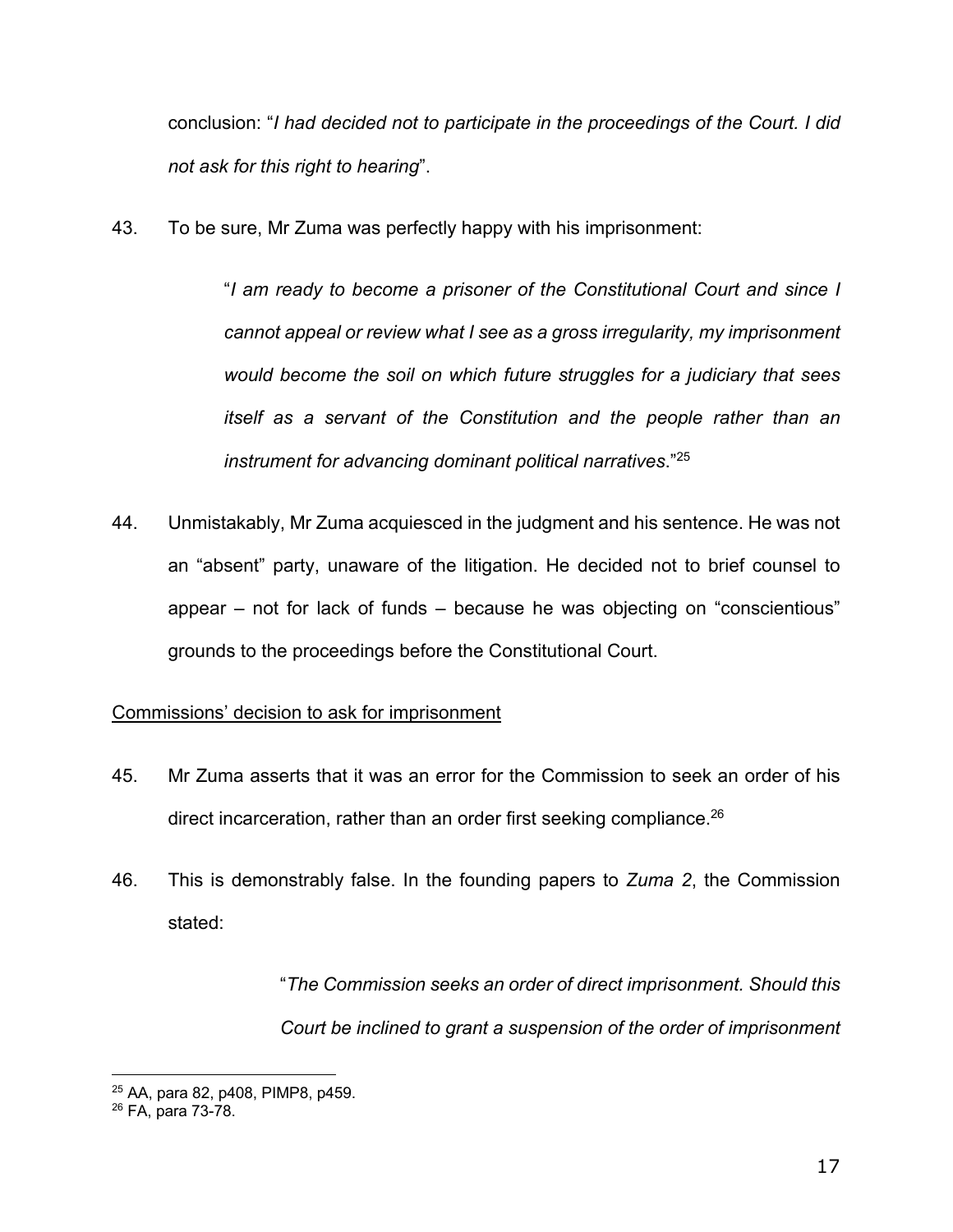*on condition that Mr Zuma gives evidence before the Commission as directed and submits the affidavits required in terms of Regulation 10.6 of the Commission Regulations, the Commission would need to make appropriate logistical arrangements. For such relief to be possible and effective, a special arrangement would need to be made to hear Mr Zuma's evidence before 31 March 2021*." <sup>27</sup>

- 47. Thus, from the outset, it was explained that there is an option for Mr Zuma to seek compliance. But Mr Zuma, much in the same manner as before this Court, rejected this out of hand.
- 48. It is also self-serving to criticize the Commission. Mr Zuma's present application makes it clear that he will not testify before Justice Zondo under any circumstances. Having adopted this attitude, Mr Zuma cannot – falsely – complain that the Commission never mentioned in its papers the possibility of compliance. It is clear, now, with hindsight that such an approach would have been pointless. Mr Zuma has told this Court that he did not comply with the judgment of this Court because he deems it to be wrong.
- 49. The judgment of this Court was not erroneous on this score. The notice of motion, the founding affidavit and the heads of argument submitted by the Commission made it clear that the Commission would be seeking an order of incarceration. This is a fact that was disclosed up front. Mr Zuma knew of it. When he exercised his election not to file opposing papers, he did so fully cognizant of the consequences

<sup>27</sup> Para 20; FA in *Zuma 2*.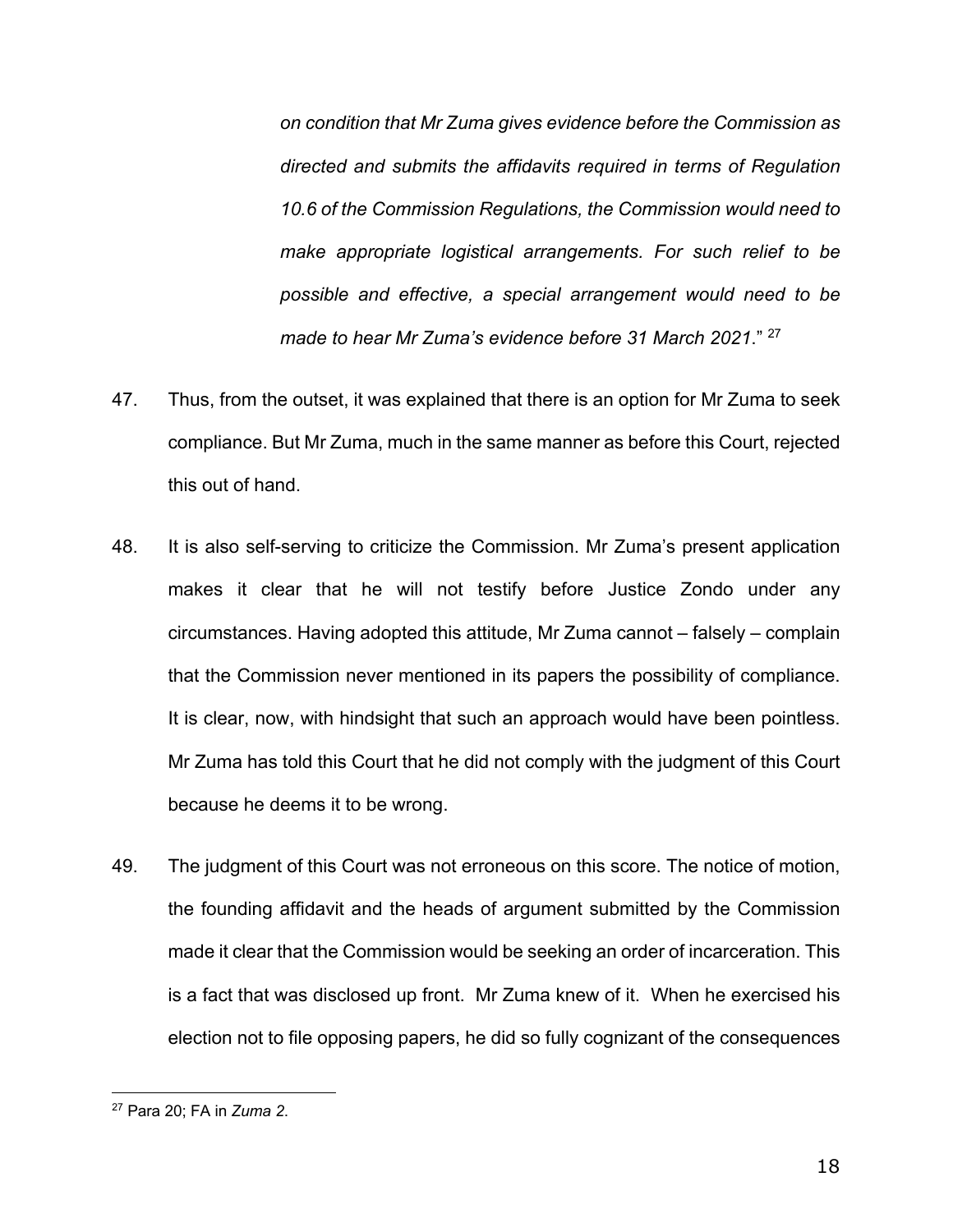of an adverse order. He had a chance to resist this, which he could have by tendering to attend the Commission hearings and to give evidence. He rejected it, intentionally.

#### Complaint about hearsay evidence

- 50. Mr Zuma claims that this Court relied on hearsay evidence. He asserts that the court "*greatly, if not totally, was influenced by the material contained in the hearsay evidence of the statements which were issued by the Jacob Zuma Foundation in the aftermath of the first judgment*".28
- 51. This again is a dishonest accusation against this Court. The findings of the Court on the issue of hearsay evidence appear at paragraph 19 to 23 of *Zuma 2*. The statements referred to in the judgment of this Court are not statements of the JG Foundation as Mr Zuma falsely alleges. They are his own statements. The judgment in *Zuma 2* records this clearly:

*"[19] Before I deal with any of the issues for adjudication, I pause to address a preliminary concern that arose during the hearing in relation to the admissibility of certain evidence. The applicant's submissions rely, to a great extent, on the public statements made and issued by Mr Zuma. Despite being extra-curial documents, these public statements are integral to the uniqueness and gravity of this case. It is thus necessary to immediately dispose of any doubt as to whether I am entitled to admit these documents and consider them as evidence. This doubt arises because Mr Zuma has declined to officially come on record to confirm or deny the veracity of these statements and, consequently, they must be regarded as* 

<sup>28</sup> Record, p 30, para 79.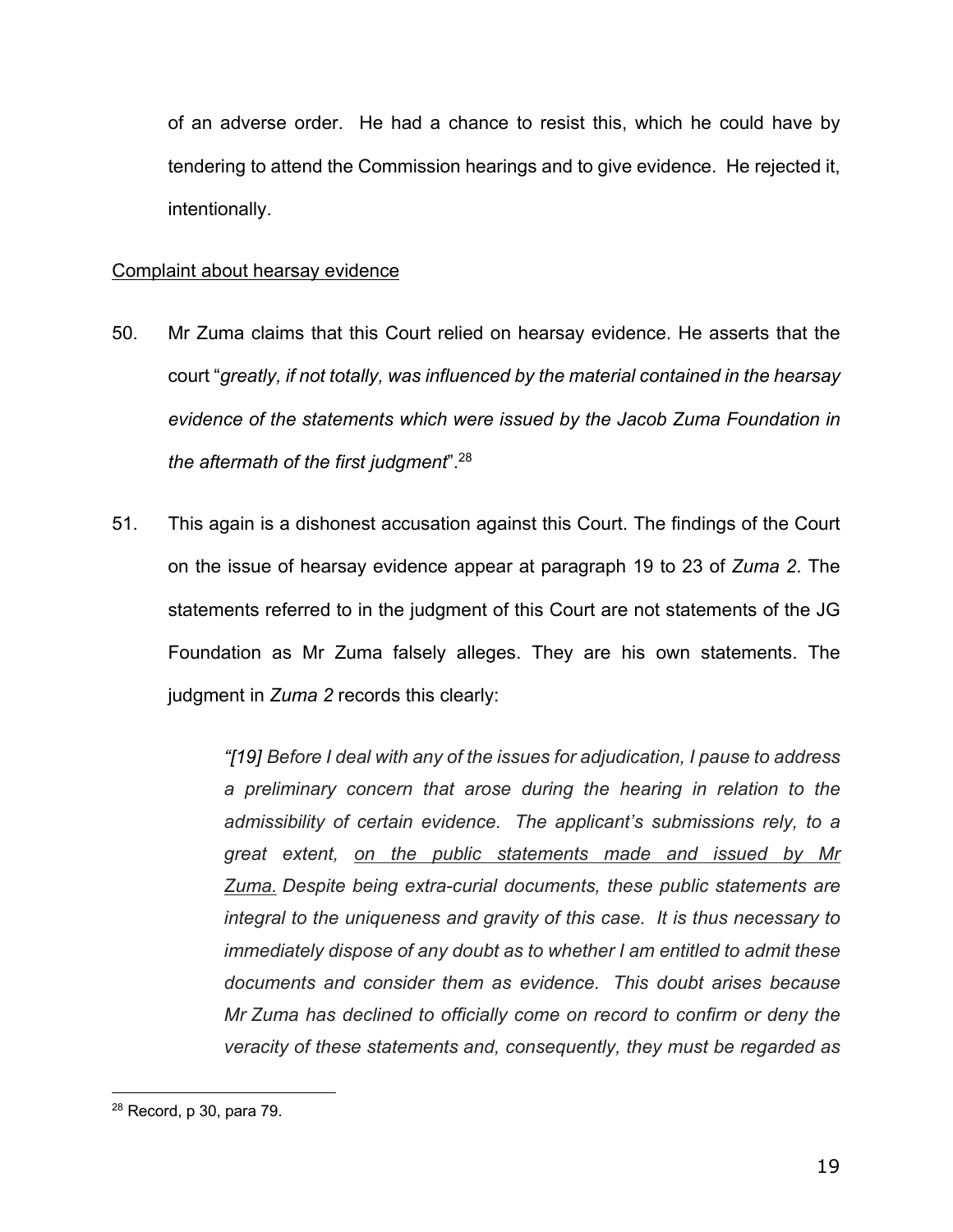*hearsay evidence as defined by the Law of Evidence Amendment Act (LEAA)*.

*[23] In this truly unique matter, the veracity of the hearsay evidence depends on the respondent. The statements were attached to the founding affidavit, and it is inconceivable that Mr Zuma could be unaware of their relevance to the sanction sought by the applicant. If the publication of these statements had no relation to him, he could have provided an explanation – either publicly or in these proceedings. He did not. He even had an additional opportunity to dispute his connection to these statements after the hearing of the matter. However, to date, Mr Zuma has made no attempt to distance himself from these statements. Although the admission of these statements will undoubtedly prejudice Mr Zuma's case, the intention behind section 3(1)(c) of the LEAA is to create flexibility so that hearsay evidence may be admitted when the interests of justice, and indeed common sense, demand it. I am satisfied that these circumstances exist in this matter, and that there is nothing preventing this Court from admitting these statements as evidence. No more needs to be said on this*." [Underlining ours].

- 52. Contrary to the claims made by Mr Zuma, the Court relied on the statements made by him.
- 53. In relation to the statements issued by the JG Zuma Foundation, these were also perfectly admissible. Mr Zuma never disputed that: first, the Foundation speaks on his behalf; he is its patron. He knew about the statements. It was alleged specifically in the papers of the Commission that the statements were made with

20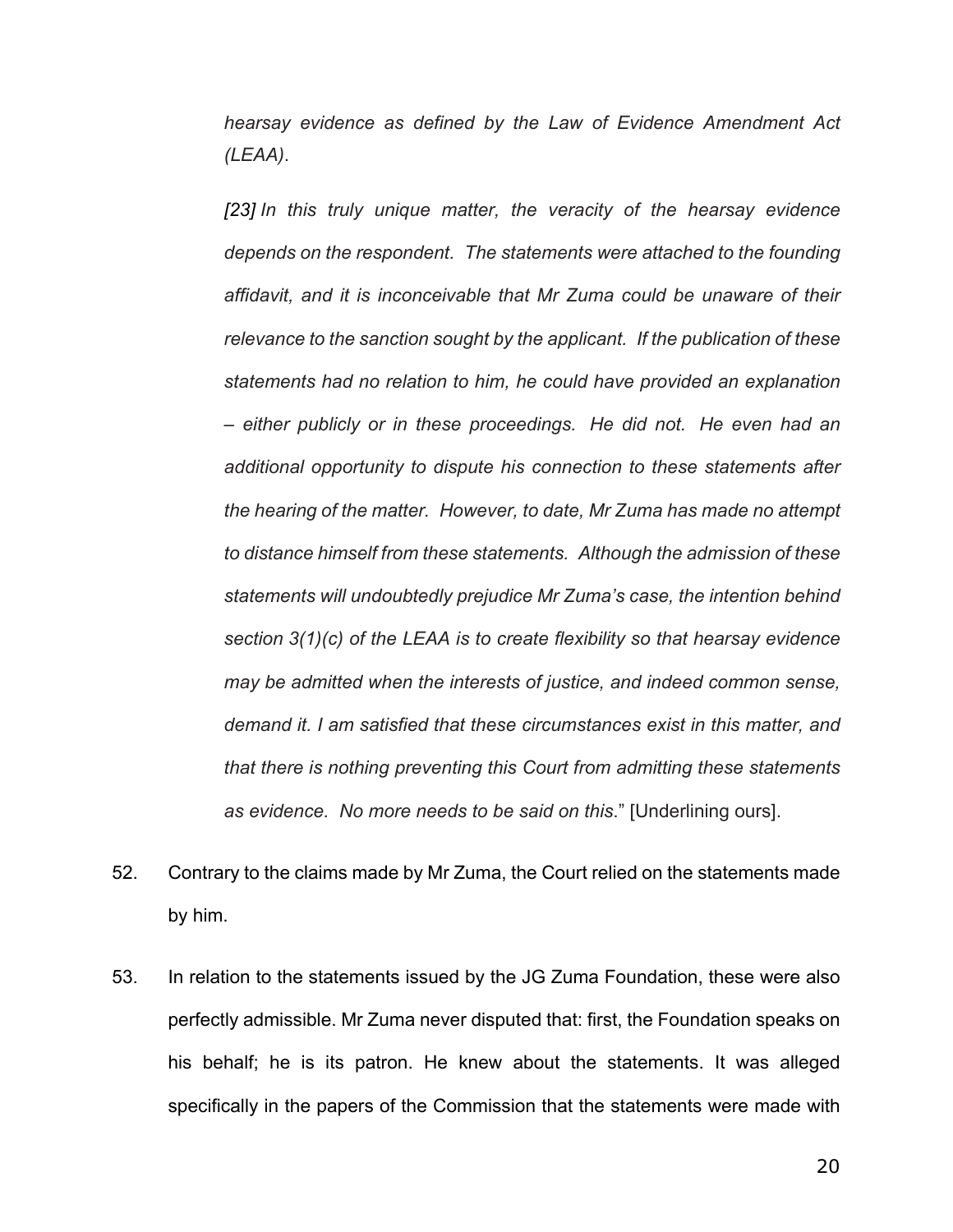his knowledge, on his behalf and with his endorsement. He had ample opportunity to refute these allegations or object to their admission.

54. Whether or not the majority judgment was wrong in the admission of the statements is beside the point. An admission of a hearsay statement, after a thorough debate, is not an error as envisaged by Rule 42(1)(a). In this case, the statements were correctly admitted.

## Access to court; appeal; detention without trial

- 55. Mr Zuma asserts that his rights under section 34 of the Constitution were impinged. This is a complaint about the merits of the case, not a ground for rescission.<sup>29</sup>
- 56. Section 34 of the Constitution provides that:

"*Everyone has the right to have any dispute that can be resolved by the application of law decided in a fair public hearing before a court or, where appropriate, another independent and impartial tribunal or forum*."

57. The dispute whether or not Mr Zuma was guilty of contempt of court was decided in a court. The hearing was both fair and public. Mr Zuma received all the papers which contained the allegations against him. He decided not to oppose. He cannot complain about section 34 of the Constitution having decided against opposing the application.

 $29$  Record, p 31; paras 82-83 of FA.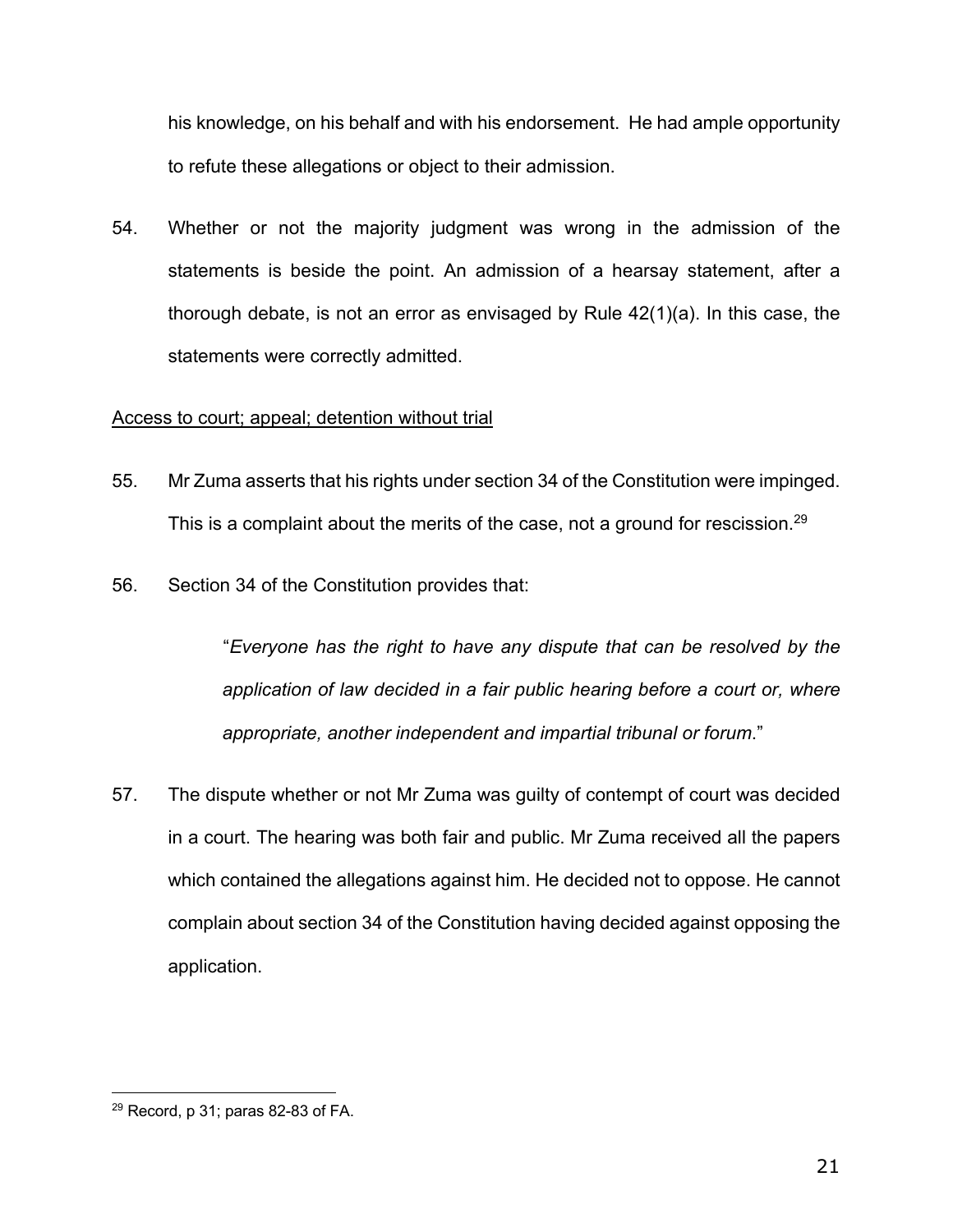- 58. Mr Zuma's rights of appeal<sup>30</sup> simply do not enter the equation. They are relevant only to the issue of direct access. Direct access was an issue in *Zuma 1* and *Zuma 2*. It was known by the Court that once direct access is granted, there is no right of appeal. The absence of a right of appeal does not mean there is an error in the judgment.
- 59. In the current application, Mr Zuma explains in his own words why he did not oppose the applications. Among the reasons he advances are that he believed that the justices of this Court would, on their own, reject the applications.<sup>31</sup> That may have been his belief. But it does not translate into an error on the judgment within the meaning of Rule 42(1)(a).

#### No basis to the complaint about section 12 of the Constitution

60. Mr Zuma complains that his rights to detention without trial as contained in section 12 of the Constitution were violated. $32$  The proposition is untenable in law. But it is also irrelevant for purposes of rescission. A rescission is not an opportunity to reenter the merits and disclose a possible defence. An applicant must point to an error in the judgment. It is not an error to reject an argument. Here, the Court rejected the argument that an order of imprisonment would amount to detention without trial.

 $30$  Record, p32, para 85.

<sup>&</sup>lt;sup>31</sup> Record, p18, para 40.

<sup>32</sup> Record, p32, para 86.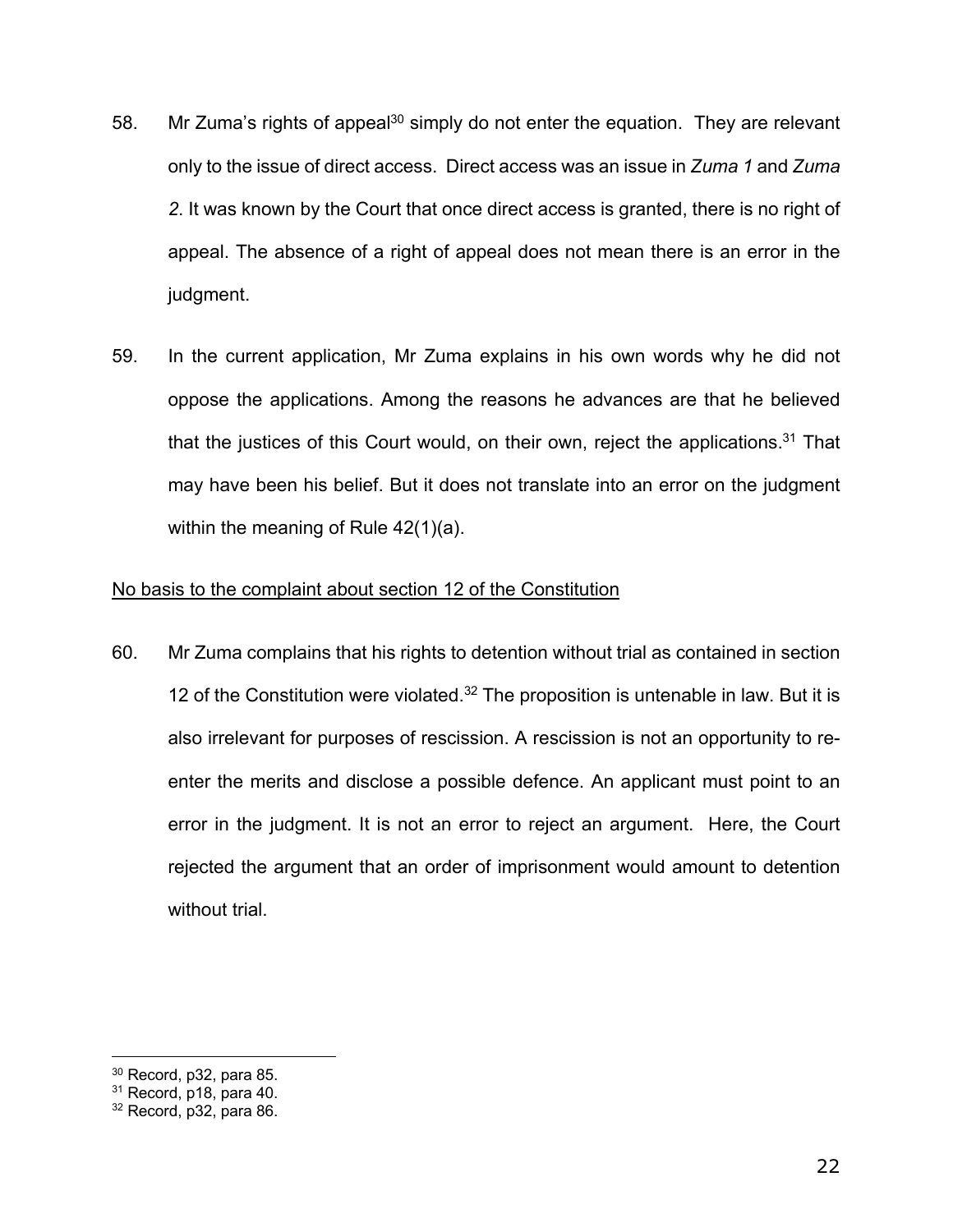61. Mr Zuma's argument is at any rate born of a category mistake. He conflates section 12 and section 35(3) of the Constitution. These are separate and distinct provisions. The Court made this plain in *Zuma 2*:

> *"[67] What is undoubtedly apparent from this is that, although a contemnor in contempt proceedings does not elegantly fit into the category of an accused person for the purposes of the protections afforded by section 35, he or she remains entitled to his or her rights in terms of section 12. And, to the extent that I acknowledge the importance of section 12, this judgment does not differ from that of my Sister, Theron J. Importantly, section 12 includes the right not to be deprived of freedom arbitrarily or without just cause. This Court has, on numerous occasions, confirmed that this right entails both substantive and procedural protections. On the procedural front, the right requires that no one be deprived of physical freedom unless a fair procedure has been followed. In De Lange, O'Regan J went as far as interpreting the procedural protection afforded by the right not to be deprived of freedom arbitrarily as demanding "a high standard of procedural fairness". This principle was echoed in Fakie, where the Court held that—*

*"[t]here can be no reason why these protections should not apply also where a civil applicant seeks an alleged contemnor's committal to prison as punishment for non-compliance. This is not because the respondent in such an application must inevitably be regarded as an 'accused person' for the purposes of section 35 of the Bill of Rights. On the contrary . . . it does not seem correct to me to insist that such a respondent falls or fits within section 35. Section 12 of the Bill of Rights grants those who are not accused of any offence the right to freedom and security of the person, which includes the right not only 'not to be detained without trial', but 'not to be deprived of freedom arbitrarily or without just cause'. This provision affords both substantive and procedural protection, and an application for committal for contempt must avoid infringing it*."

*[68] Therefore, although a contemnor is not an accused person as envisaged by section 35, the fair procedure required by section 12 may,*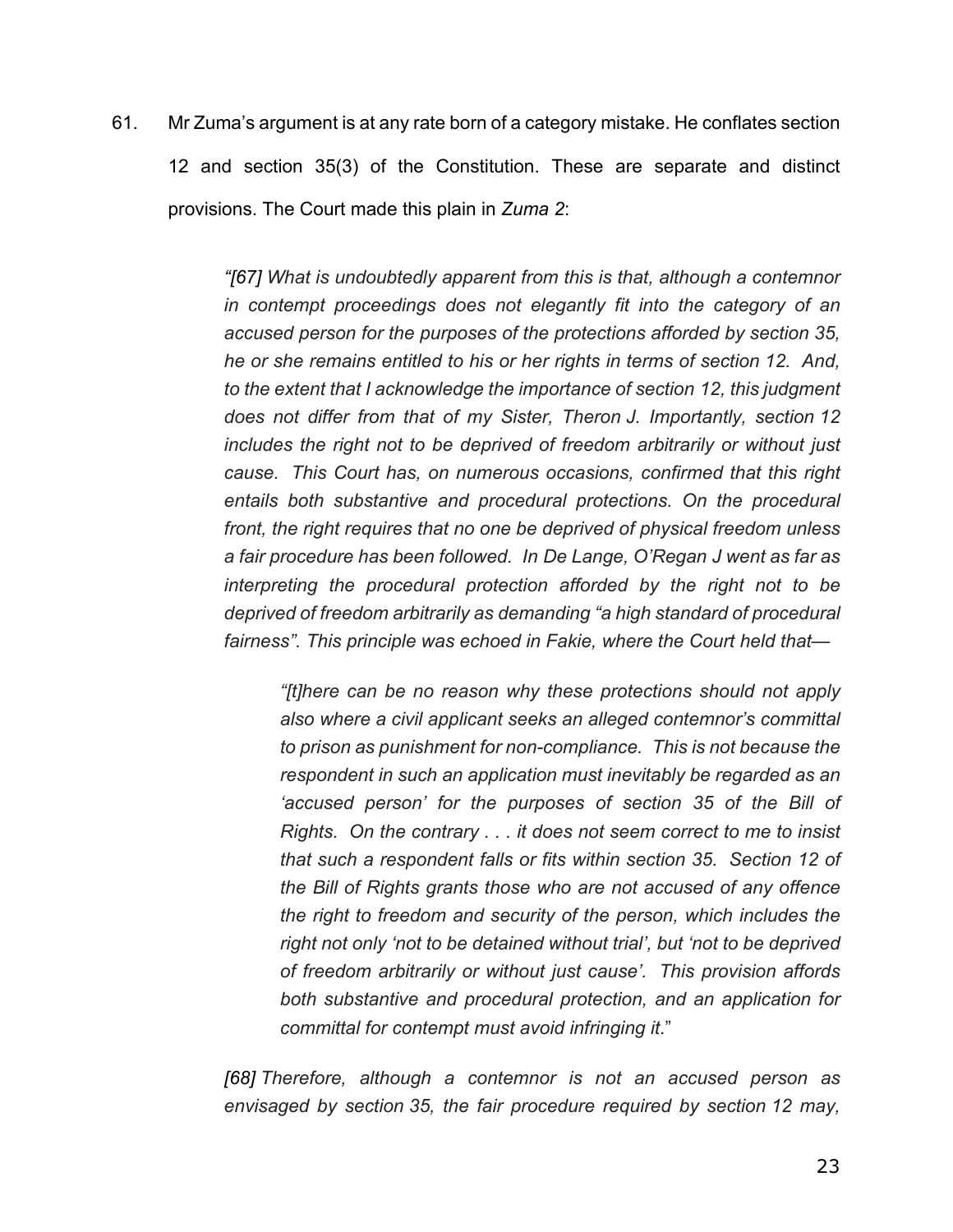*depending on the circumstances, necessitate a process that is akin to that afforded by section 35. I have already noted that section 35(3) affords an accused person a residual fair trial right to say something in mitigation of sentence. Taking away the liberty of an individual is a drastic step. Affording her or him an opportunity to say something in mitigation of sentence, as is the case under the residual fair trial right, is the least that a court can do before taking that drastic step. Especially since the principle that a person ought to be afforded an opportunity to be heard in matters where their rights or interests are affected permeates our law regarding fair procedure. Indeed, it is even considered unfair to take administrative action against an individual without affording her or him an opportunity to make representations. It must then follow that it is untenable to impose a criminal sentence on a person without affording her or him an opportunity to say something on an appropriate sanction. After all, a criminal sanction has the potential of so serious a consequence as depriving an individual of their constitutional right to freedom*."

62. The approach of the Court is not only correct, it is also perfectly compatible with existing authority. In *De Lange v Smuts*, it was stated:

> *"[67] In Nel v Le Roux this Court held that the "trial" envisaged by the right not to be detained without trial did not "in all circumstances require a procedure which duplicates all the requirements and safeguards embodied in section 25(3) of the [interim] Constitution" but in most cases required "the interposition of an impartial entity, independent of the executive and the legislature to act as arbiter between the individual and the state*."33

63. The same applies here. The reference to *"trial"* in section 12 means, at a minimum, that there must be a fair procedure before a court before conviction and

<sup>33</sup> *De Lange v Smuts NO and Others* 1998 (3) SA 785 (CC).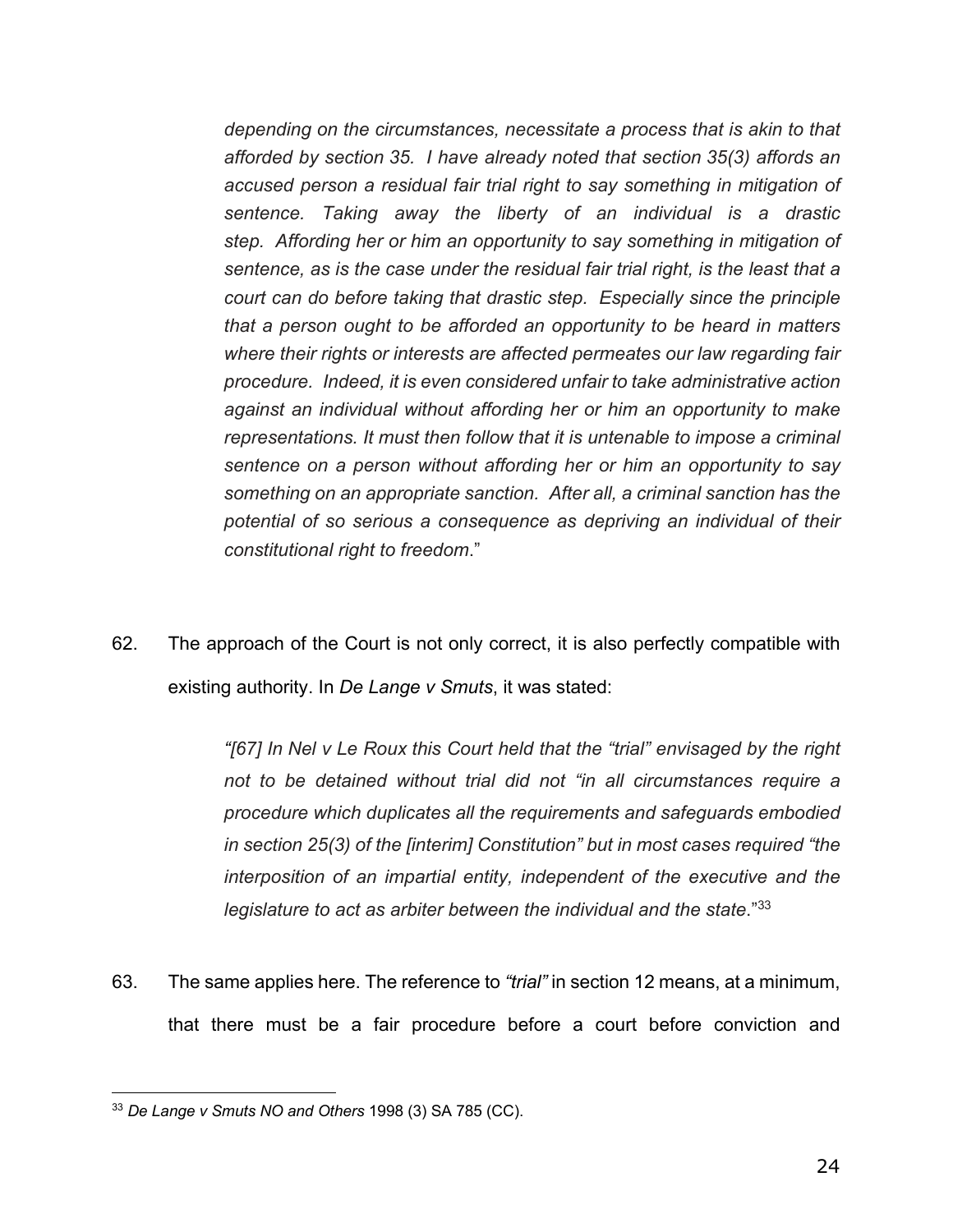sentencing. It does not translate to a duplication of the rights in section 35(3) of the Constitution. This is why in *De Lange*, the section under consideration was found to be unconstitutional only *"to the extent that a person who is not a magistrate is authorized by the subsection to issue a warrant committing to prison"*. 34

- 64. The motion procedure for contempt of court is compatible with the Constitution. It is the commonly used procedure. A strong reason is that the weapon of contempt of court should be available to a private litigant who is successful in obtaining a judgment, but cannot obtain enforcement.<sup>35</sup>
- 65. Therefore, the detention without trial complaint is unfounded. The procedure followed by this Court is consistent with section 12 of the Constitution. Mr Zuma has not been detained without trial. He had a trial, according to a procedure suitable for contempt of court proceedings. He was aware of the judgment – *Zuma 1* and it was delivered to him. He knew what was expected of him. He told the Court he would defy. Mr Zuma also knew of the application to hold him in contempt. He knew it was on motion. He had a full opportunity to make representations before conviction and before the imposition of sentence. Mr Zuma rejected the opportunity.
- 66. There is now a further complaint about the period between the invitation to make representations (on 9 April) and the delivery of judgment (on 29 June). This is a contrived complaint. Mr Zuma does not say anything changed in regard to his

<sup>34</sup> *De Lange* at para 83.

<sup>35</sup> *Fakie NO v CCII Systems (Pty) Ltd* 2006 (4) SA 326 (SCA) at para 21 to 33.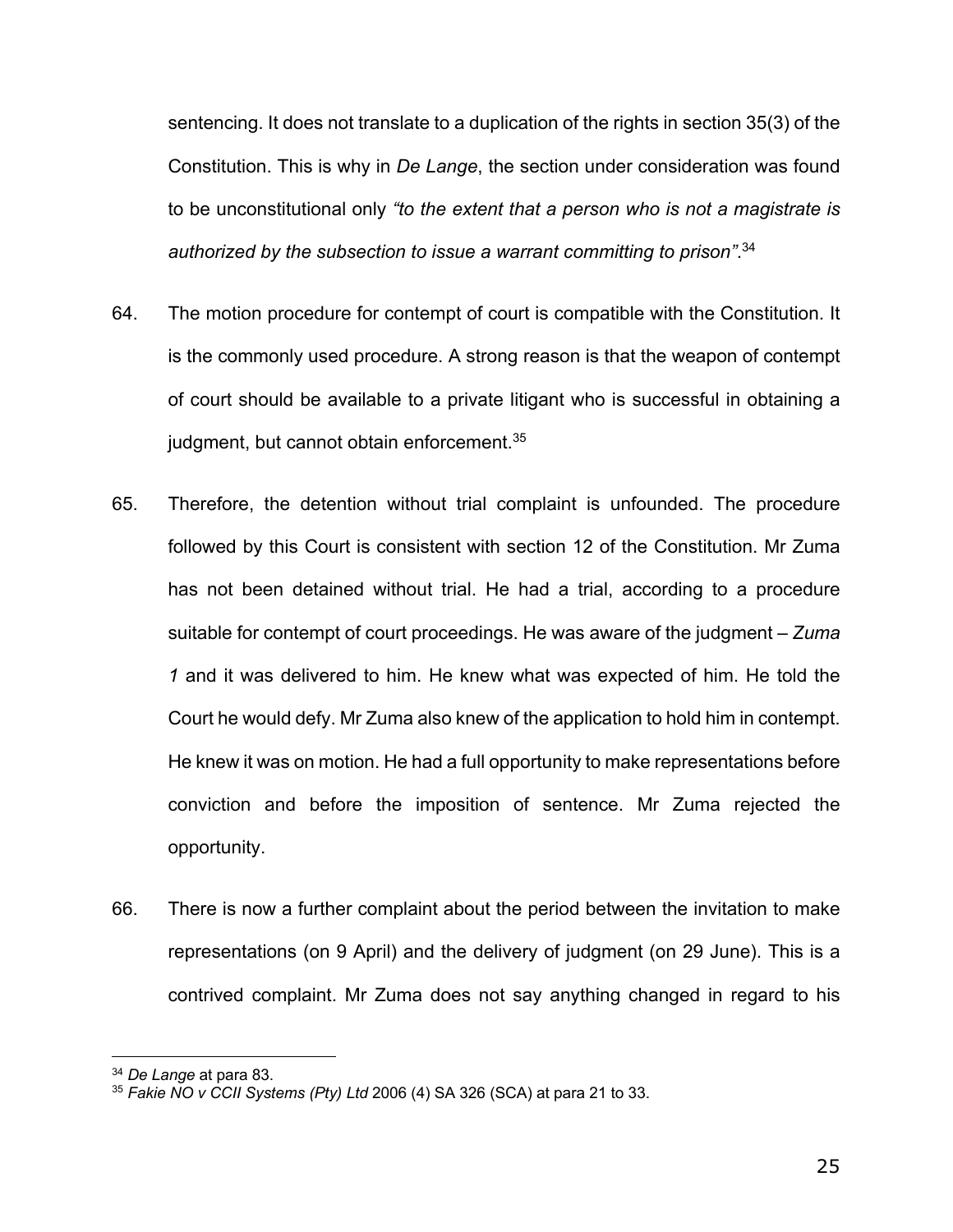personal circumstances between these two dates. The fact of the matter is that he did not ask for an opportunity to make mitigation factors at any stage before judgment was delivered.

#### The Complaint Relating to Acting Justice Pillay

- 67. Mr Zuma complains that Acting Justice Pillay was also a member of the panel that heard the matter.<sup>36</sup> This is a gratuitous complaint. Justice Pillay's name was known beforehand, and that she was on the bench. Mr Zuma did not apply for recusal.
- 68. The accusation against Acting Justice Pillay is also disputed by the Commission. Acting Justice Pillay was never the subject of an *"improper intervention*" for appointment to the Constitutional Court. It is pointed out that these allegations stem from the recent April 2021 interviews of judges by the Judicial Services Commission for appointment to the Constitutional Court. One of the questions posed by Chief Justice Mogoeng, to Justice Pillay was that Minister Pravin Gordhan had, some six years ago, asked him how Justice Pillay had performed in an interview.
- 69. According to the Chief Justice, he told Minister Gordhan that Justice Pillay was not recommended. That was the end of the discussion. The statements of Chief

<sup>36</sup> Record, p33, para 92.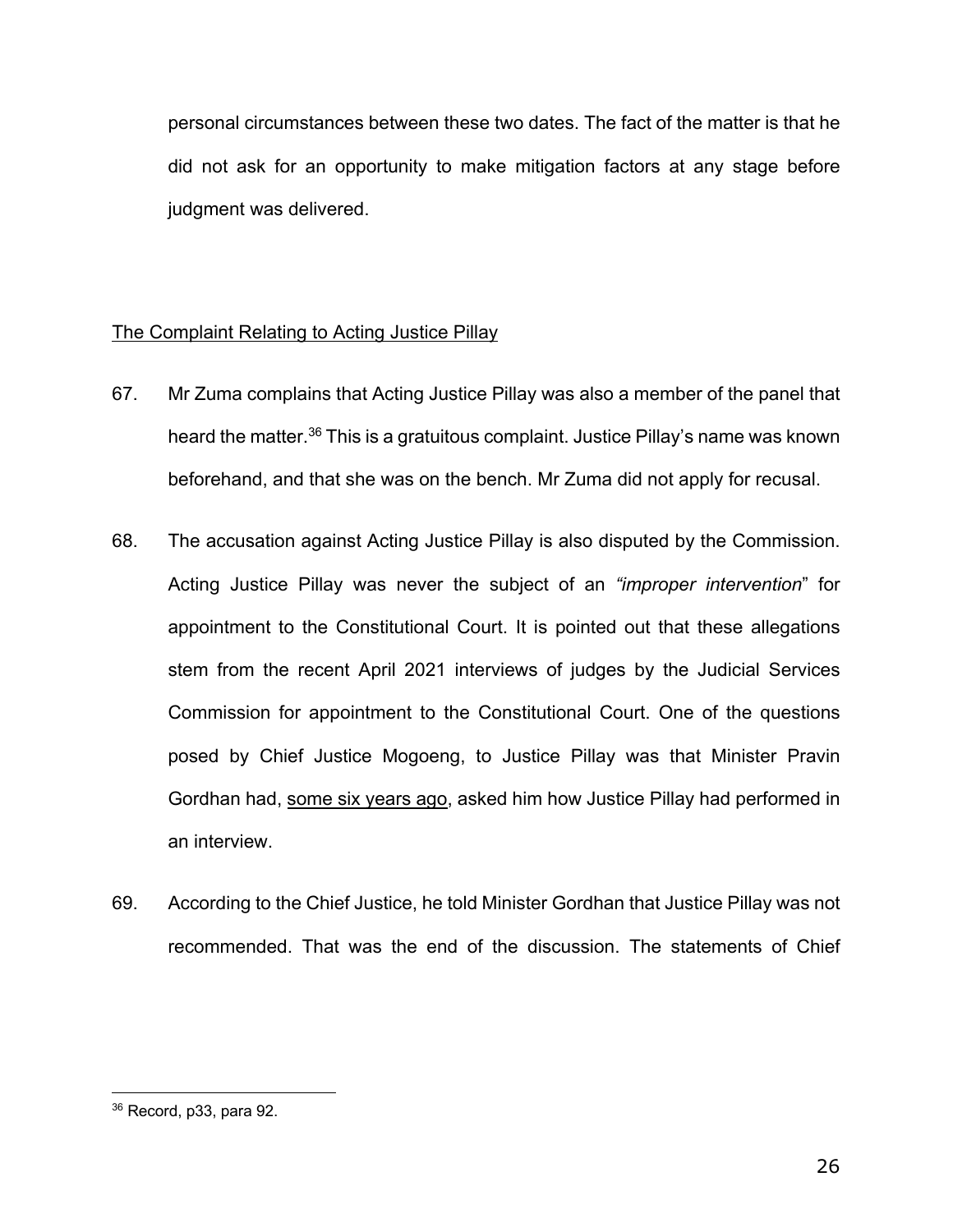Justice Mogoeng do not reveal any *"improper intervention*". The accusation is therefore without merit.

- 70. There are two further complaints mentioned by Mr Zuma about Acting Justice Pillay. The first is that she issued a warrant of his committal during a period where Mr Zuma was hospitalized. It has been explained in the answering affidavit that this is standard procedure in criminal courts where the accused is absent. The second complaint is that she made a finding against Mr Zuma in the matter of Hanekom v Zuma.<sup>37</sup> But that fact is not sufficient to give rise to any apprehension of bias. The correctness of the judgment is confirmed by the fact that applications for leave to appeal before the Supreme Court of Appeal and the Constitutional Court were dismissed.
- 71. The complaint about Acting Justice Pillay is thus wholly baseless.

## The complaint that Mr Zuma is singled out 38

72. Mr Zuma alleges that the sentence of incarceration was fashioned for him specifically. There is no basis to the claim. It is not a ground for rescission. Mr Zuma was the respondent in Court. The sentence proposed by the Commission had to consider all relevant factors, including his status as former President. Mr Zuma cannot seriously suggest that his status as a former president was not a relevant factor in assessing the sanction. Plainly, it was. But the important fact is that this was not an error. These were facts known to the Court. They were given

<sup>37</sup> *Hanekom v Zuma* [2019] ZAKZDHC 16.

<sup>38</sup> Record, p34, paras 97-98.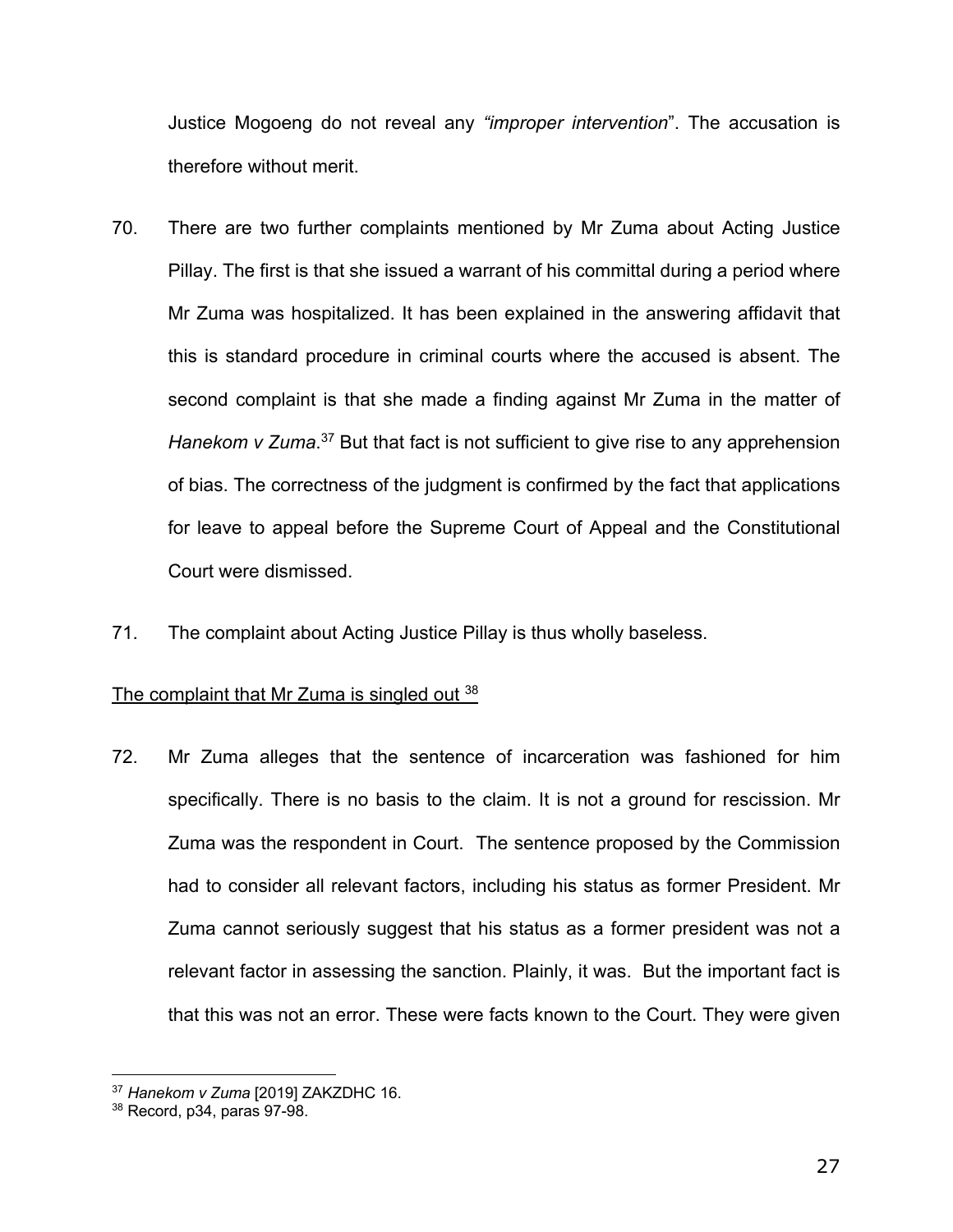sufficient weighting, an appropriate balance was struck, and the sentence was imposed.

73. The procedure followed in this case is part of our law. It is false to say that it was designed for Mr Zuma. Some 15 years ago already, in *Fakie* Heher JA had drawn attention to the differences between a "coercive" and a "punitive" order:

> *"[76] The differences are marked and important. They emphasise that a coercive order of imprisonment is one to which a respondent willingly (if reluctantly) and defiantly submits in order to frustrate the rights of another party. If he is 'deprived' of his liberty it is because he has, with knowledge of the order and the consequences of disobedience, elected to flout the order. Such an attitude has nothing to do with an onus of proof: the respondent would or would not submit or comply irrespective of the onus. Nor can one properly describe as 'punishment' that confinement to which a defendant of his own choice submits to serve his own ends. So understood, the circumstances of a coercive detention (and the procedure which is fair and appropriate to its imposition) stand at a vast remove from the case of enforced deprivation of liberty against which s 12 is primarily concerned to guard*." [Underlining added].

74. Ten years later, in *Pheko*39, this Court, unanimously affirmed this distinction:

*"[31] Coercive contempt orders call for compliance with the original order that has been breached as well as the terms of the subsequent contempt order. A contemnor may avoid the imposition of a sentence by complying* 

<sup>39</sup> *Pheko and Others v Ekurhuleni Metropolitan Municipality* (No 2) 2015 (5) SA 600 (CC)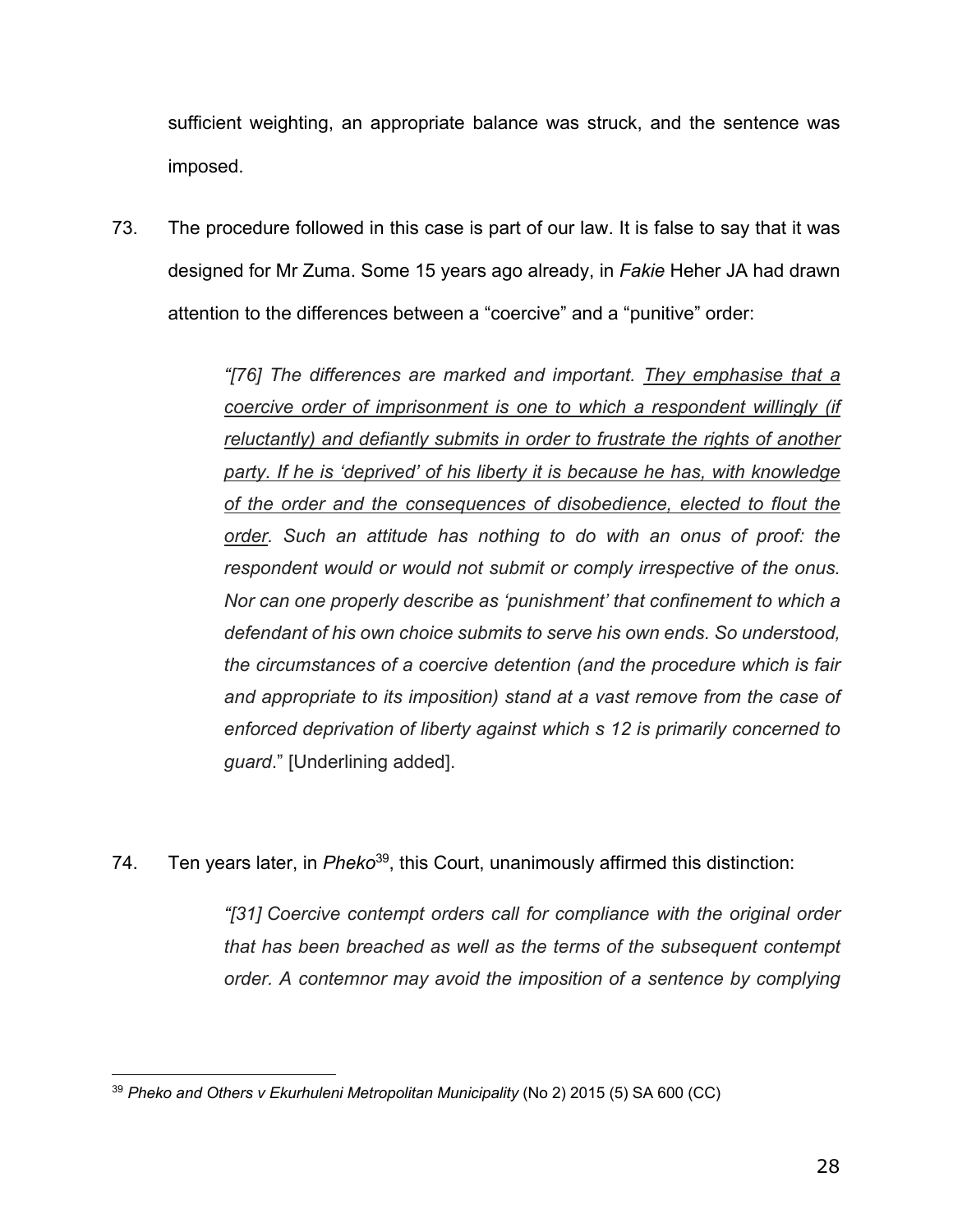*with a coercive order. By contrast, punitive orders aim to punish the contemnor by imposing a sentence which is unavoidable*."

- 75. As Heher JA noted a in a punitive sanction context, a respondent willingly and defiantly submits in order to frustrate the rights of another party. "*If he is 'deprived' of his liberty it is because he has, with knowledge of the order and the consequences of disobedience, elected to flout the order*."
- 76. And these judgments were not written with Mr Zuma in mind. They are part of South African law. They were *applied* to Mr Zuma. That was not because Mr Zuma was being singled out. He had made himself guilty of an aggravated form of contempt. When he defied a court order Mr Zuma willingly submitted himself to punishment to frustrate the rights of the successful party to compliance. The consequence is that he is not complying with the *Zuma 1* order. But the law requires that he gets punished for it. He cannot refuse to comply and escape punishment. The fact that the punishment is not what he would have preferred is neither here nor there. The constitutional order would break down otherwise.
- 77. It is clear that Mr Zuma does not meet the requirements for rescission under Rule 42(1)(a). He does not meet the common law requirements either.

#### **Common law grounds not met**

78. Mr Zuma has pleaded the common law as an alternative ground for rescission. His arguments simply do not get out of the starting blocks. In term of the common law of rescission, Mr Zuma must show *"good cause"*. Good cause means he must first provide a reasonable and acceptable explanation.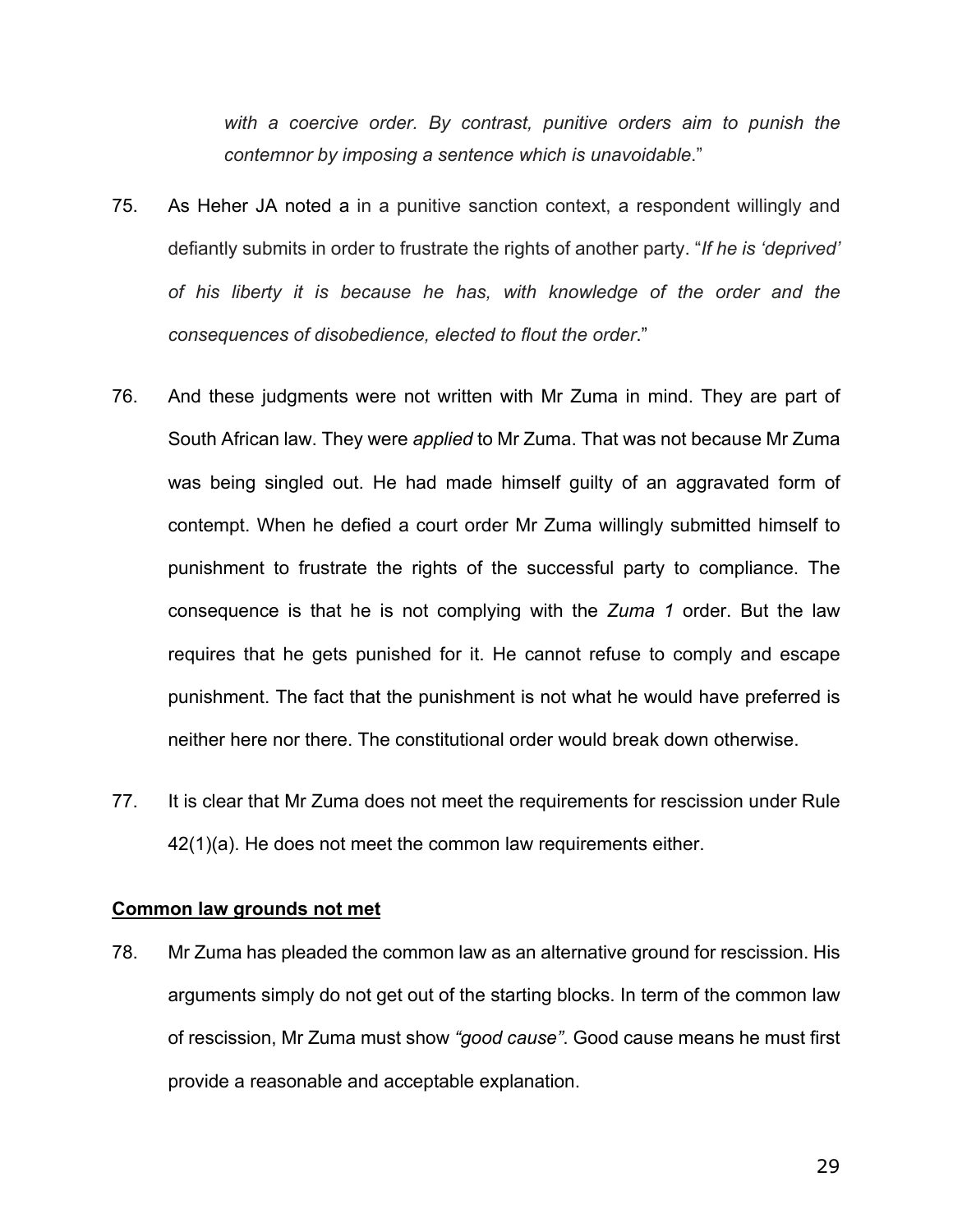- 79. The *locus classicus* is *Chetty v Law Society, Transvaal. <sup>40</sup>* Here it was held that good cause comprises two elements: a reasonable and acceptable explanation for the default and reasonable prospects of success on the merits.
- 80. The Court further held:

"*It is not sufficient if only one of these two requirements is met; for obvious reasons a party showing no prospect of success on the merits will fail in an application for rescission of a default judgment against him, no matter how reasonable and convincing the explanation of his default. And ordered judicial process would be negated if, on the other hand, a party who could offer no explanation of his default other than his disdain of the Rules was nevertheless permitted to have a judgment against him rescinded on the ground that he had reasonable prospects of success on the merits*." 41

81. Mr Zuma gives no reasonable or acceptable explanation for his failure to oppose. Since he cannot show a reasonable and acceptable explanation, his application must fail. It is not reasonable to assert that a respondent intentionally refused to file papers trusting that the Court will find against the applicant.<sup>42</sup> Nor is it reasonable to stay away from proceedings because one has decided to focus on one's criminal trials.43

<sup>40</sup> *Chetty v Law Society, Transvaal* 1985 (2) SA 756 (A).

<sup>41</sup> *Chetty* at 765C.

 $42$  Record, p18 para 40.

<sup>43</sup> Record, p17, para 36.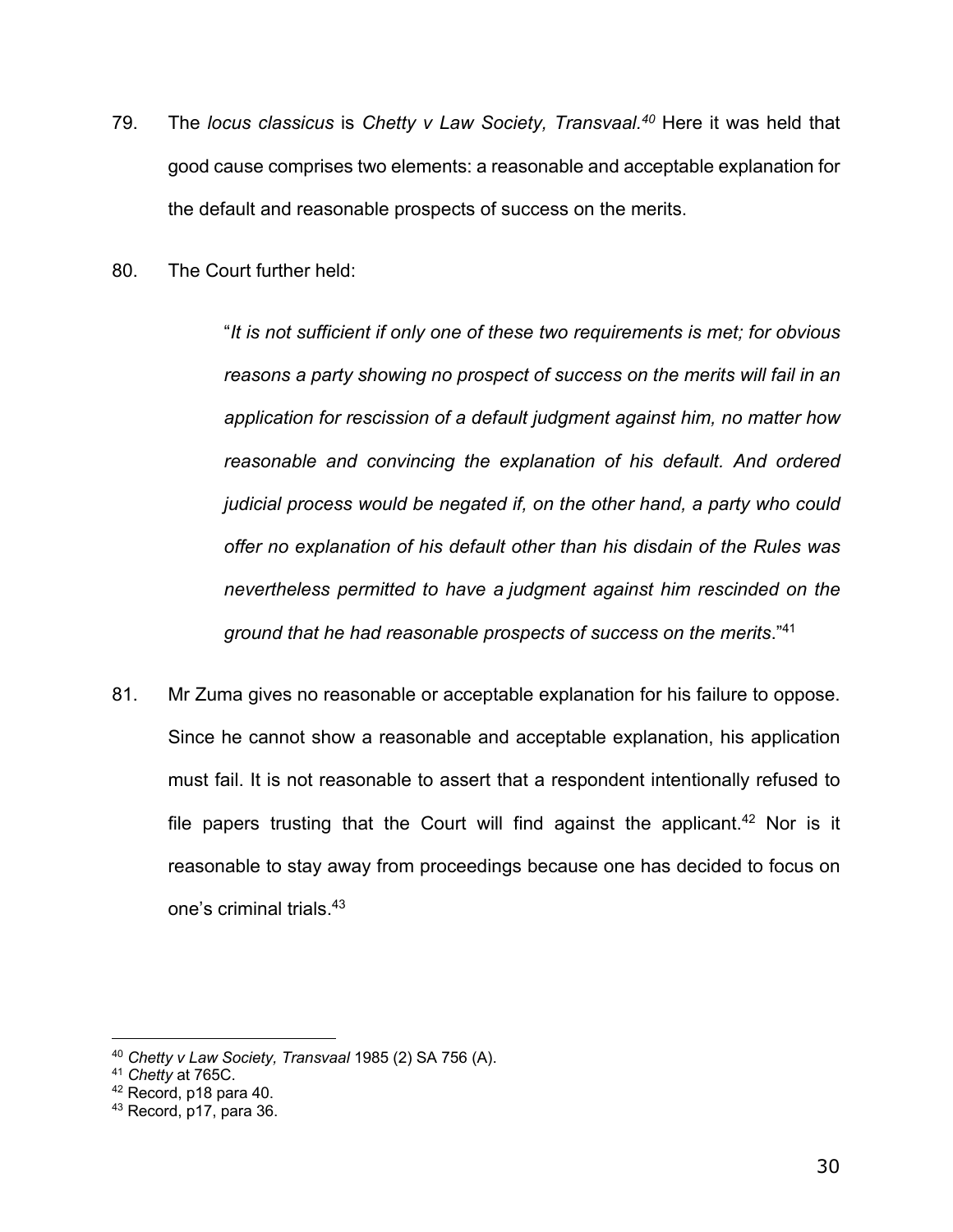- 82. His prospects of success are also weak. We have traversed each of his concerns on the merits. They have all been considered and rejected by this Court. He cannot simply ask for the replacement of the majority judgment with the minority judgment.
- 83. The case based on the common law must accordingly fail.

# **INTERESTS OF JUSTICE**

- 84. In terms of section 167(3)(1) the Constitutional Court *"is the highest Court of the Republic"*. It is also the final Court of appeal. It controls its own jurisdiction. It has the power, employed in exceptional circumstances, to hear matters directly, in terms of section 167(6)(a) of the Constitution.
- 85. When the jurisdiction of this Court is engaged, whether as a court of appeal or directly, its judgments and determinations are final. They cannot be appealed. And for good reasons too. Chaskalson P (as he then was) explained the rationale:

*"[29] The principle of finality in litigation which underlies the common law rules for the variation of judgments and orders is clearly relevant to constitutional matters. There must be an end to litigation and it would be intolerable and could lead to great uncertainty if courts could be approached to reconsider final orders made in judgments declaring the provisions of a particular statute to be invalid*."44

<sup>44</sup> *Minister of Justice v Ntuli* 1997 (3) SA 772 (CC).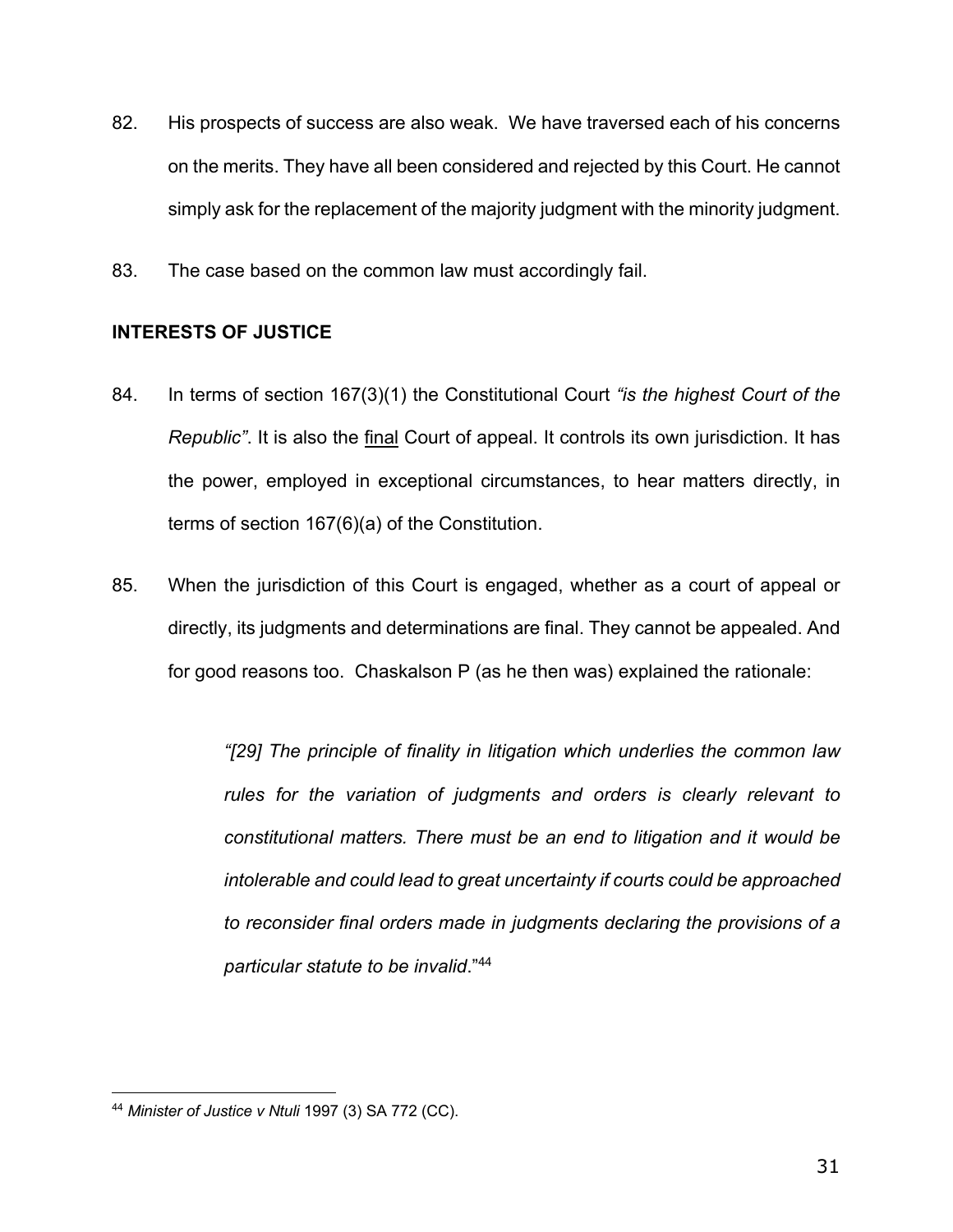- 86. The risk of uncertainty looms large in a case like this. Mr Zuma complains of "facts" that he says should have been taken into account. But he was there all along. He decided not to place those facts before this Court. Now he expects to re-open the entire case. This is intolerable. It is not in the interests of justice for a party to willfully refuse to participate in litigation and then expect to reopen the case whenever they feel like it.
- 87. If the public does not have the confidence in the finality of litigation, the rule of law will be undermined. One exception, which would justify the reopening is exemplified by *S v Molaudzi*, <sup>45</sup> is where an accused person did not have the benefit of legal representation, resulting in their inability to raise matters of substance. The court explained:

*"[40] The applicant is serving a sentence of life imprisonment, of which he has already served ten years. His co-accused, convicted on similar evidence, had their convictions and sentences overturned. A grave injustice will result from denying him the same relief simply because in his first application he did not have the benefit of legal representation, which resulted in the failure to raise a meritorious constitutional issue. The interests of justice require that this Court entertain the second application on its merits, despite the previous unmeritorious application, and relax the principle of res judicata*." [Underlining added].

88. These considerations are absent in this case. Mr Zuma had the benefit of senior advocates. He decided not to engage with this Court, at all. There is nothing

<sup>45</sup> *Molaudzi v S* 2015 (8) BCLR 904 (CC).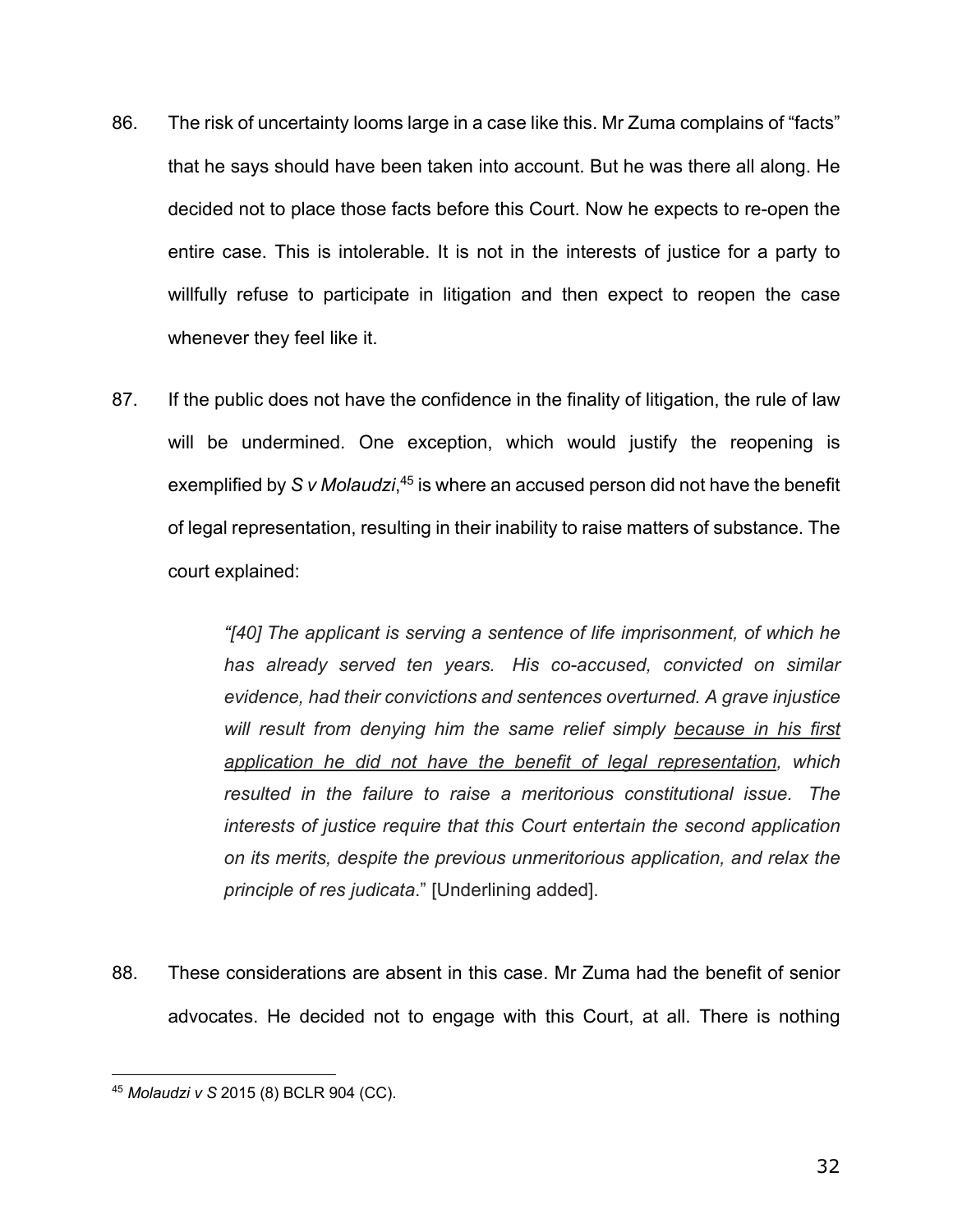compelling in his application which would require the relaxation of the principle of finality in litigation.

- 89. Mr Zuma's alleged health concerns are noted. There is no reason put forward why they were not raised when this Court specifically invited mitigating circumstances. Moreover, these concerns are completely unsubstantiated. Laconic statements do not constitute admissible evidence which would require this Court to relax the rule of finality in litigation. A litigant must plead a case "*by defining the relevant issues and by setting out the evidence upon which it relies to discharge the onus of proof resting on it in respect thereof".46* Vague, unsubstantiated statements do not amount to pleading a case. This Court is thus precluded from having regard to such statements which are not supported by any evidence.
- 90. Mr Zuma did not comply with the order in *Zuma 1*. In his own words, he will never do so. He also did not comply with the order in *Zuma 2*, which instructed him to hand himself over to the police, until he was arrested by the police.
- 91. In these proceedings, he continues the unjustified attacks which are designed to impugn the integrity and standing of this Court. There are many examples from his affidavit which exhibit his disdainful attitude to this Court. He says that this Court should be "calm and restrained"<sup>47</sup> an decide the case "solely based on its legal merits".<sup>48</sup> This is designed to suggest that the Court has not been calm and restrained and decided his case without regard "solely" to its legal merit. He

<sup>46</sup> *Swissborough* at 323I.

 $47$  FA, para 13, p7.

<sup>48</sup> FA, para 13, p.8.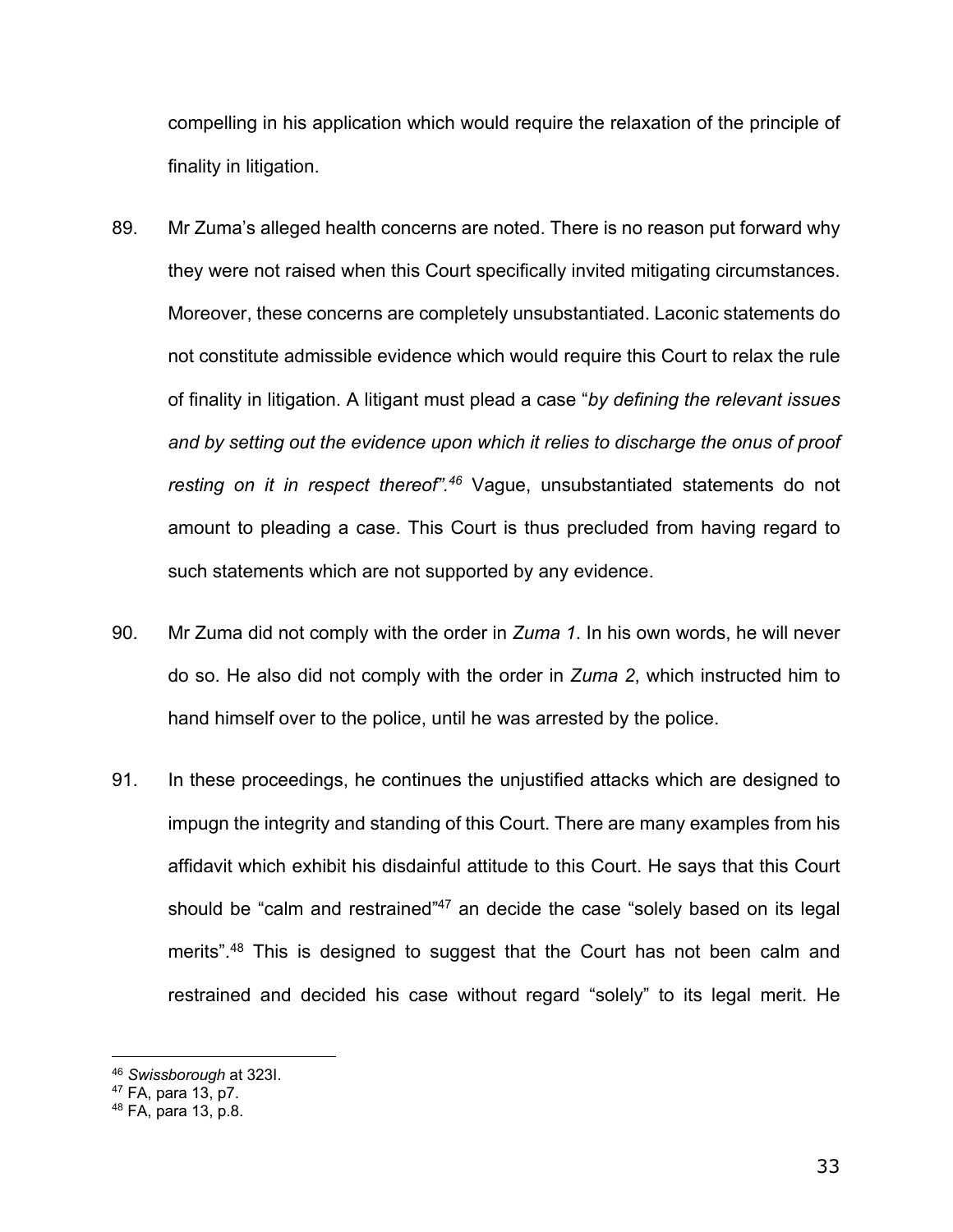alleges, falsely that he has been "summarily"<sup>49</sup> sentenced. Yet he knows that this was not a summary procedure that was followed here, but a motion procedure. He has made gratuitous remarks against a member of this Court, Acting Justice Pillay<sup>50</sup>, which he did not bother to retract or explain in the replying affidavit. He has asserted that this court is "usually rigorous"<sup>51</sup> and able to "separate the wheat from the chaff<sup>"52</sup>. This is a statement made to suggest that this Court was less than rigorous and failed to separate "the wheat from the chaff". He has implied that this Court failed to "discharge its duty to scrutinise"53 the Commission's application for direct access. He has repeated the public statements he made in response to the judgment of this Court where he attacked the Court. He has repeated the allegation of an "unexplained judicial antipathy"54 against him. He has dishonestly alleged that the reason for the order of imprisonment is because he expressed views critical of the Court, rather than the contemptuous conduct. He persists with the view that he is entitled to make "factually wrong"55 statements, as long as he "genuinely"56 holds them. He has drawn ludicrous comparisons with PW Botha, who he suggests to have been treated better than him. He has accused this Court of sanctioning unlawful conduct by the Commission. Finally, Mr Zuma has made it abundantly clear that the judgments in Zuma 1 and Zuma 2 are *"unconstitutional"*  and *"unlawful"*.

- $51$  FA, para 40, p18.
- <sup>52</sup> FA, para 40, p18.
- <sup>53</sup> FA, para 41, p19.
- 54FA, para 43, p19.

 $49$  FA, para 1, p4.

<sup>50</sup> FA, para 22, p12.

<sup>55</sup> FA, para 43, p19. <sup>56</sup> FA, para 43, p19.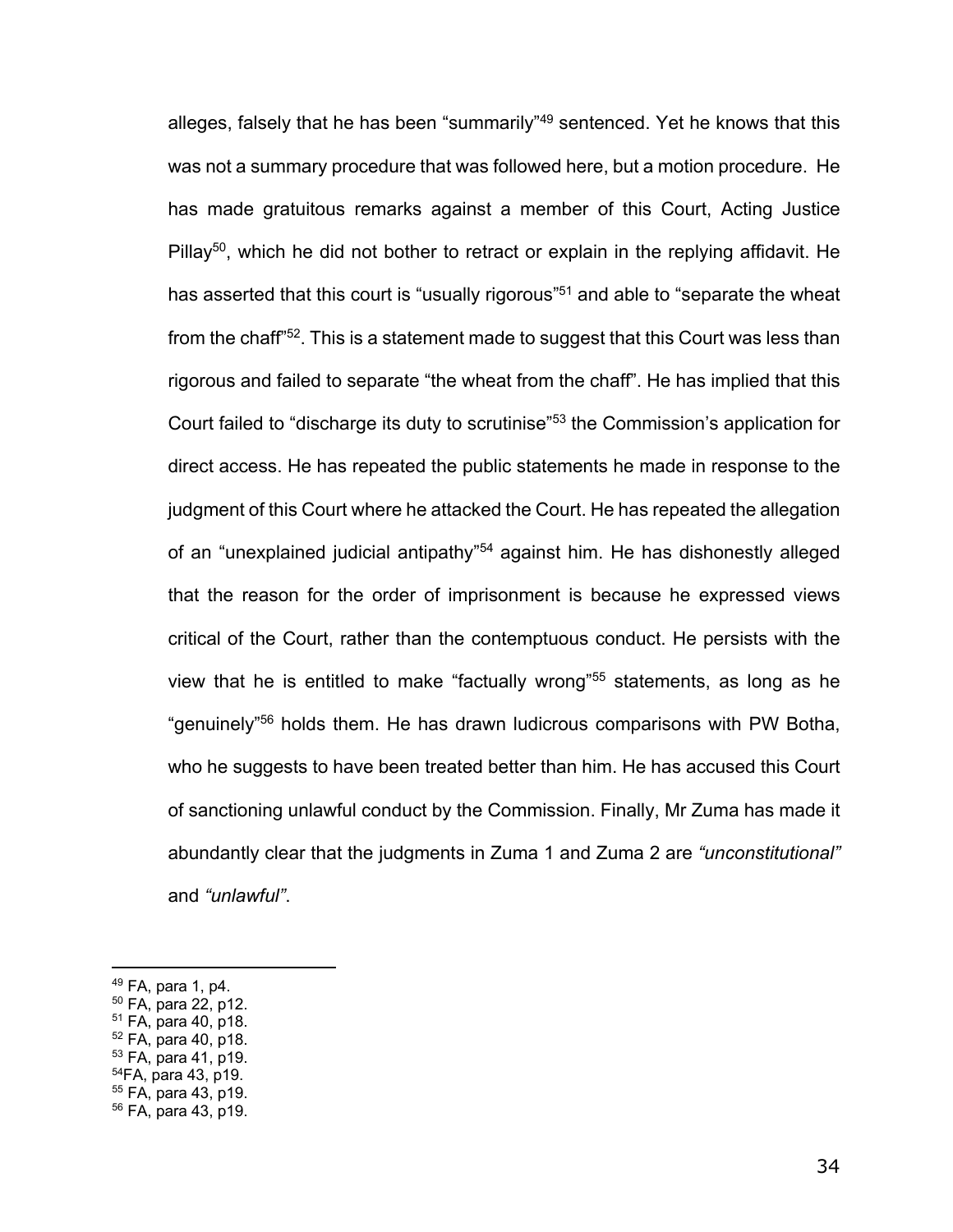- 92. These allegations appear directly from the affidavit filed by Mr Zuma. They make it plain that Mr Zuma is beyond judicial redemption. They are the clearest evidence of the futility of this application. This is not a genuine application in vindication of the rescission procedure. It is a thinly disguised appeal against this Court's judgment. But, as has become the hallmark of Mr Zuma's litigation strategy, he has continued the trend of vilifying the Court and its decisions. The interests of justice cannot be served by re-opening a case, only to enable Mr Zuma to heap further insults to the Court.
- 93. Our law provides a clear remedy for a party in the position of Mr Zuma who approaches the court to legitimate his contempt of court. So long as the contempt continues, it is a bar to the proper administration of justice:

"… *I am of opinion that the fact that a party to a cause has disobeyed an order of the Court is not of itself a bar to his being heard, but if his disobedience is such that, so long as it continues, it impeded the course of justice in the cause, by making it more difficult for the Court to ascertain the truth or to enforce the orders which it may make, then the Court may in its discretion refuse to hear him until the impediment is removed or good reason is shown why it should not be removed."57* [Underlining added].

94. This has been endorsed by the Constitutional Court, which held:

*"[35] Those interests will not be best served and will be undermined if the applicant is allowed to proceed and deal with the merits of the appeal in the absence of him remedying his conduct by complying with the August Order. It will dilute the potency of the judicial authority and it will send a chilling message to litigants that orders of court may well be ignored with no* 

<sup>57</sup> *Byliefeldt v Redpath* 1982 (1) SA 702 (A).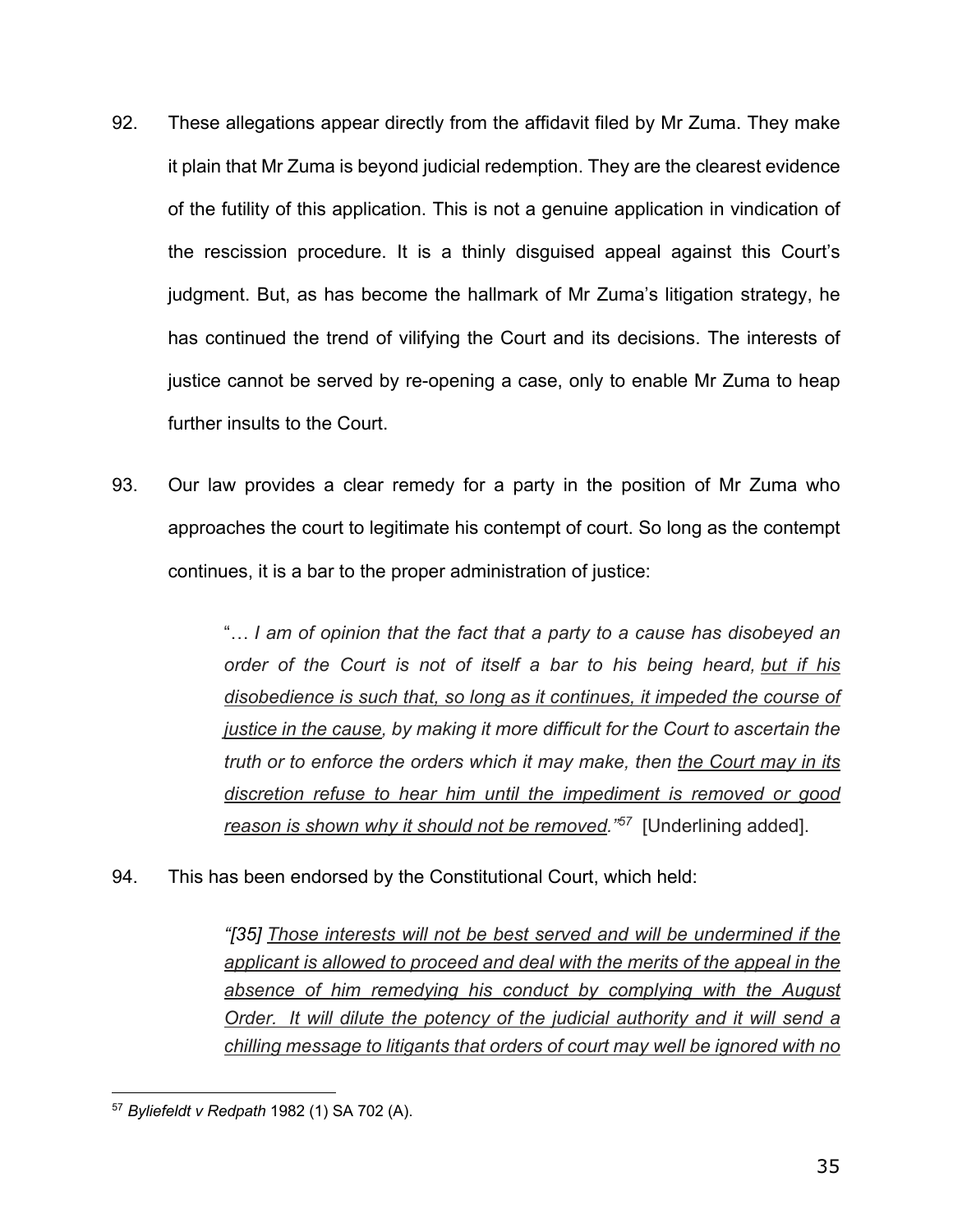*consequence. At the same time, it will signal to those who are the beneficiaries of such orders that their interests may be secondary and that the value and certainty that a court order brings counts for little. For all these reasons, and in particular that the subject matter of this litigation involves the best interests of the child, the interests of justice strongly militate against the applicant's pursuing his application."58*

95. Mr Zuma has no intention to comply the order in *Zuma 1*. He also did not comply with the order in *Zuma 2*. He has presented a feeble challenge to the finding of contempt of court. A party who is in contempt, but explicitly states that he shall not comply should not be heard by a court.

## **CONCLUSION**

- 96. We ask that this application must be dismissed with costs.
- 97. There is no reason why the Commission should be out of pocket for opposing the application. This application is wholly without merit. The founding papers repeat are riddled with invective and insult to the Court. Despite two judgments of this Court, Mr Zuma continues to employ scandalizing language against this Court.<sup>59</sup> When the Commission filed its answering papers, Mr Zuma was in contempt in refusing to submit himself to the police according to the court order.

<sup>58</sup> *S S v V V S* 2018 (6) BCLR 671 (CC)

 $<sup>59</sup>$  The Supreme Court of Appeal has held that the use of scandalous language against the court is a</sup> ground for punitive costs: *Zuma v Democratic Alliance and Another* [2021] ZASCA 39; [2021] 3 All SA 149 (SCA) at paras 47-52.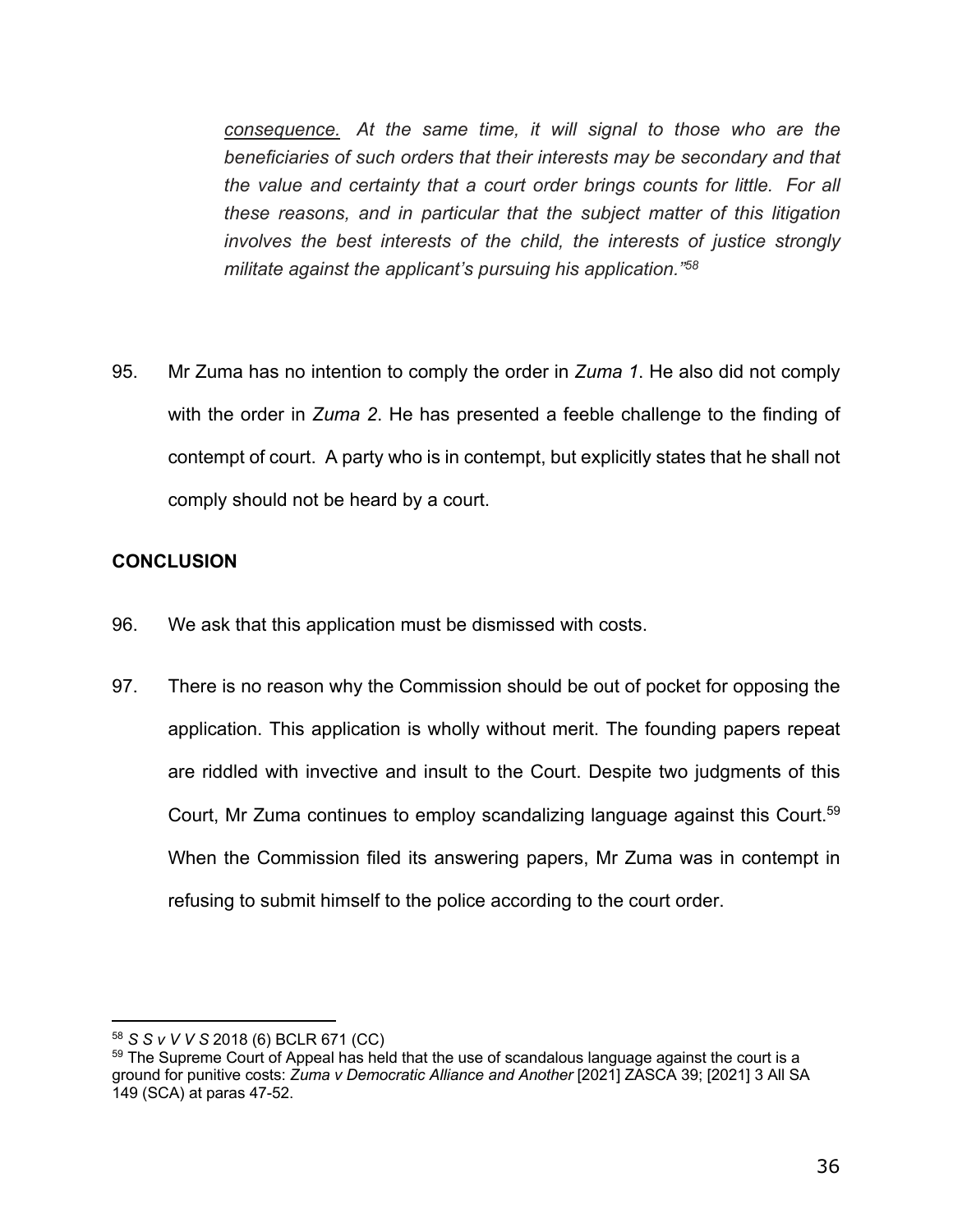# **TEMBEKA NGCUKAITOBI SC NYOKO MUVANGUA**

*Counsel for First and Second respondents* 

*Chambers, Sandton* 

9 July 2021